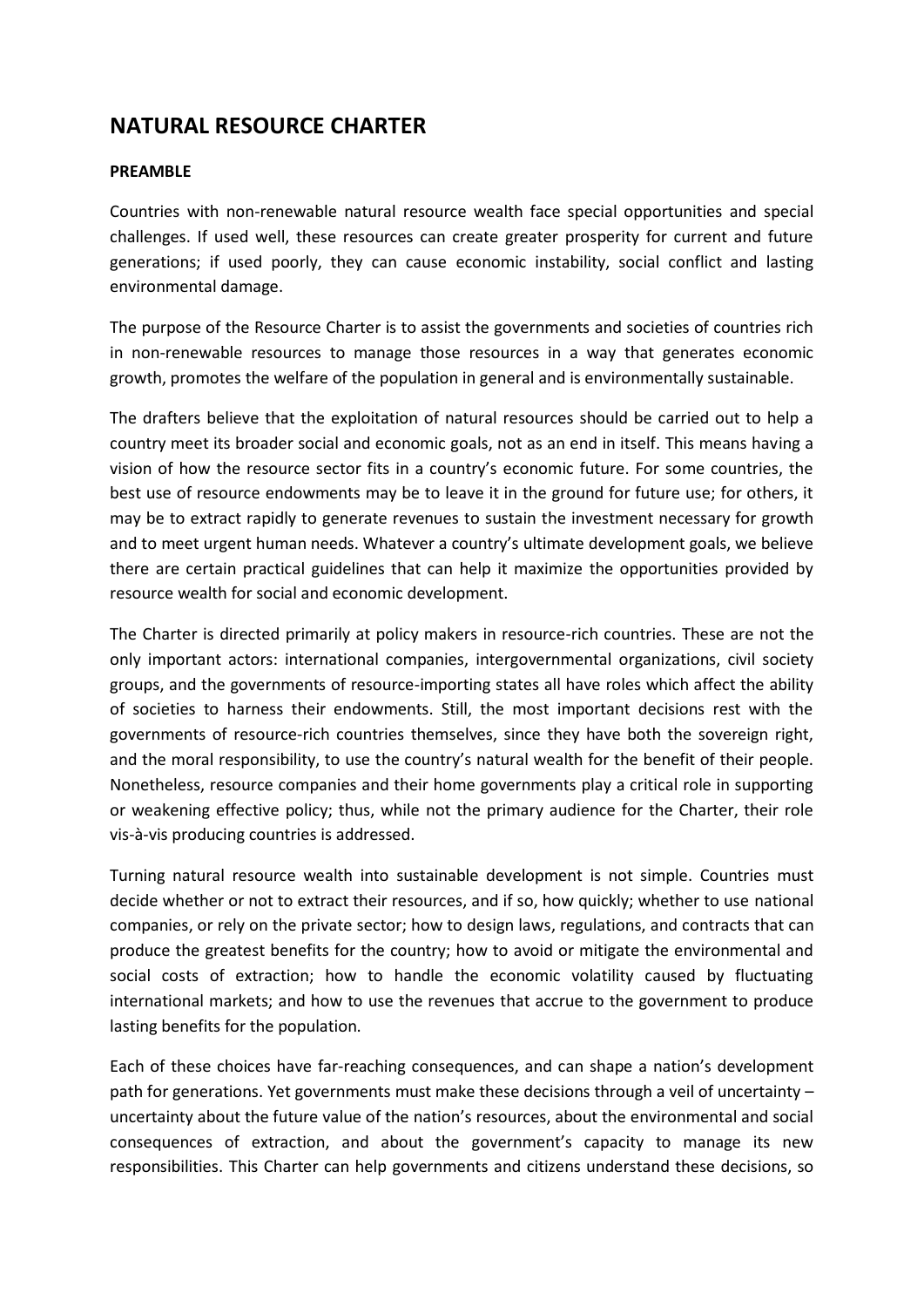they can choose the path that best meets their needs. While the choices made by the governments of resource-rich countries are inevitably central to whether opportunities are harnessed for development, what other governments do can either undermine or reinforce these opportunities. Hence, we include proposals for how other countries can best be supportive.

The Charter has been written by an independent group of economists, lawyers, and political scientists. We do not represent any institution or special interest. We share the belief that natural resource wealth can be a powerful tool for social and economic advancement, but only if countries are able to meet some special challenges. We try to offer advice that is useful, clearly expressed, and perhaps non-obvious.

The Charter is organized around twelve Precepts that offer guidance on core decisions that governments face – beginning with the decision to extract the resources, and ending with decisions about using the revenues they ultimately generate. To make this Charter easy to use, we provide three levels of detail about each of the Precepts. The first level briefly states the twelve Precepts, while the second level provides a more complete explanation of the issues that governments must confront, and the solutions we offer. The third level contains a more technical discussion of the underlying issues.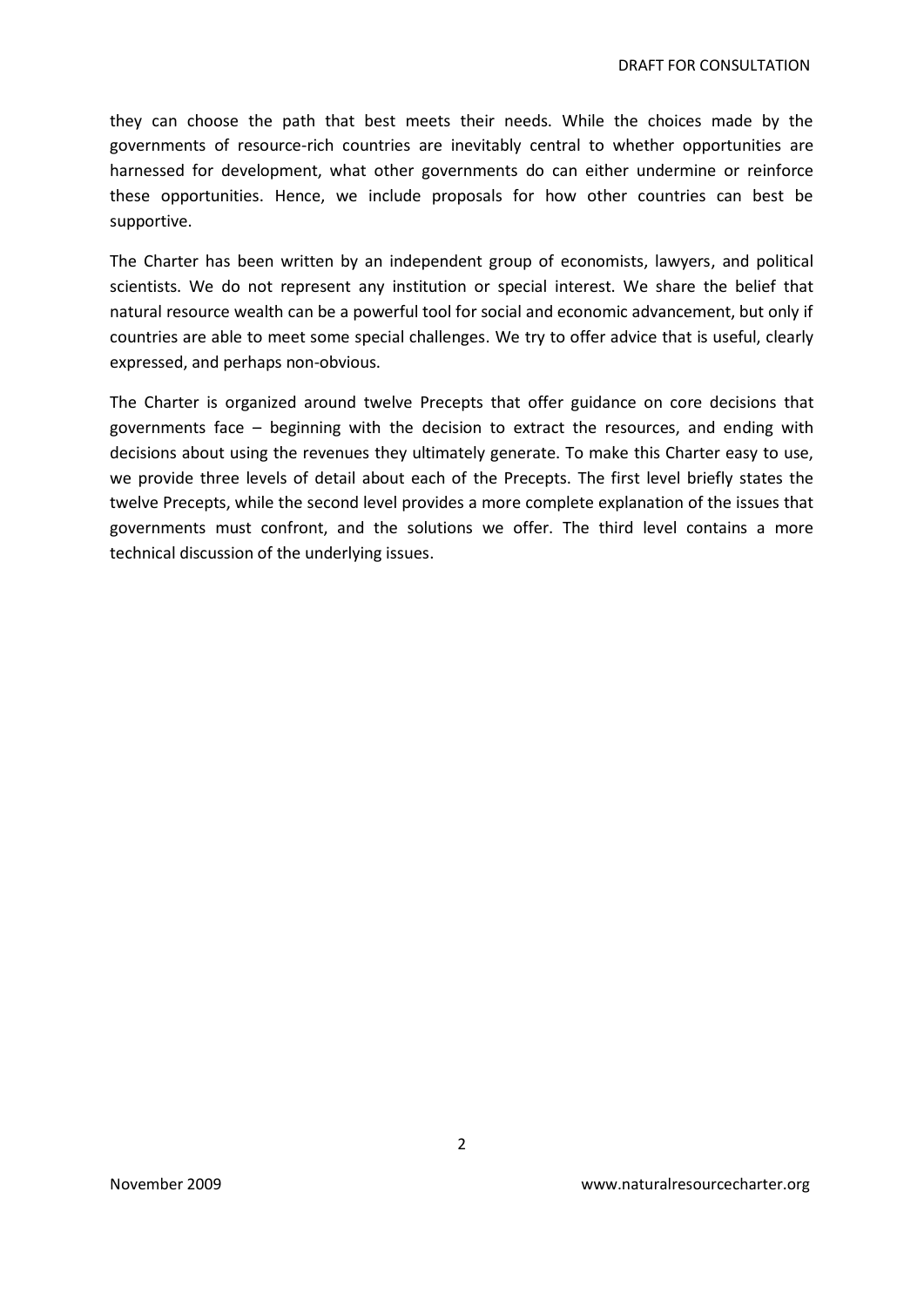# **The Precepts (level 1)**

1) The development of natural resources should be designed to secure the *maximum benefit* for the citizens of the host country.

2) Extractive resources are public assets and decisions around their exploitation should be *transparent* and subject to *informed public oversight*.

3) *Competition* is a critical mechanism to secure value and integrity.

4) Fiscal terms must be robust to *changing circumstances* and ensure the country gets the full value from its resources.

5) *National resource companies* should be competitive and commercial operations. They should avoid conducting regulatory functions or other activities.

6) Resource projects may have serious *environmental and social effects* which must be accounted for and mitigated at all stages of the project cycle.

7) Resource revenues should be used primarily to promote *sustained economic growth*  through enabling and maintaining high levels of domestic investment.

8) Effective utilization of resource revenues requires that *domestic expenditure be built up gradually* and be *smoothed* to take account of revenue volatility.

9) Government should use resource wealth as an opportunity to secure effective public expenditure and to increase the *efficiency of public spending.*

10) Government policy should *facilitate private sector investments* in response to new opportunities and structural changes associated with resource wealth.

11) The *home governments* of extractive companies and *international capital centers* should require and enforce best practice.

12) *All extraction companies* should follow *best practice* in contracting, operations and payments.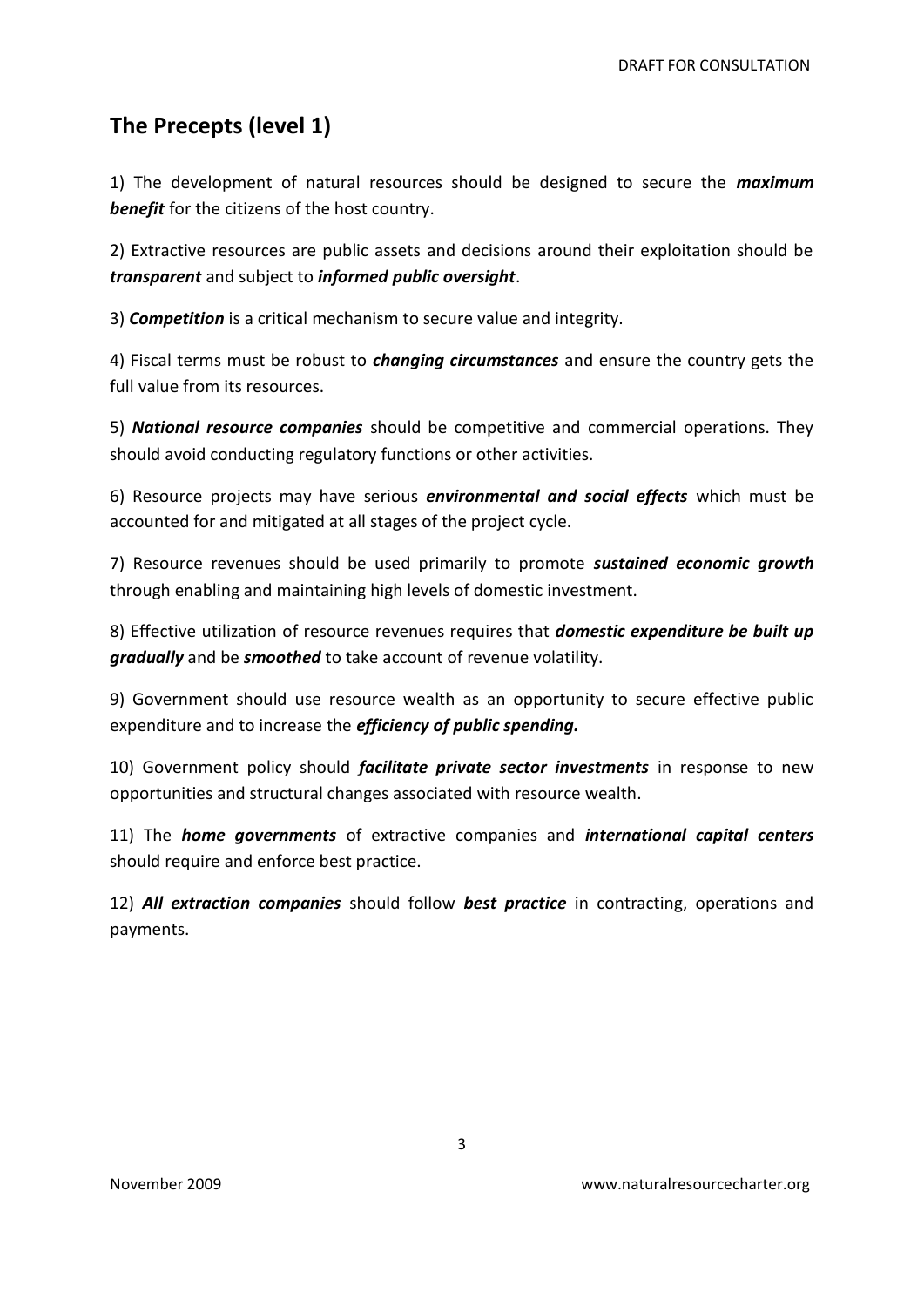# **Guide to Stakeholders (level 2)**

## **Precept 1**: **The development of natural resources should be designed to secure the** *maximum benefit* **for the citizens of the host country.**

Resource development, including the decision to develop, the adoption of fiscal and regulatory regimes, and the spending of resource revenues should be designed to *provide economic growth and an equitable distribution of resource wealth* to the citizens of the producing country. This requires a vision and a plan for both the development of the resource and for the use of the resource in realizing the country's larger development goals.

*This development requires a government and its citizens to make many complex decisions* in the effort to maximize the benefit of those resources to society now and in the future. Extractive activities are technologically demanding, capital intensive and may continue for decades, during which demand and prices may vary wildly. They often come with large environmental costs. From a very early stage in the resource identification process, decisions must be made regarding the choice to develop the resource now or later; whether the government should develop the resource itself through an existing or new state enterprise or whether to allow the private sector, including foreign investors, to do so. Decisions must also be made regarding the fiscal and contractual regime, including the incentives for investment; the regulation and control of the impacts of resource development; and the use of the revenues generated. Governments find themselves in many different stages of this process. Government may inherit mismanagement by previous governments or from investors. Prior development may have resulted in adverse social and environmental effects. Potential revenue may have been lost; it may have been wasted or used for the benefit of limited political and economic elite or, in the worse cases, simply stolen. Governments will face pressures to favor current consumption over investment.

*Inherent to the extraction of natural resources are world price fluctuations, uncertainties, and long term implications from decision-making*. As a consequence, decisions around natural resource extraction should be made in a context that attempts to best manage these uncertainties, including the eventual size and nature of the resource deposit and a possibly volatile and uncertain pricing environment. Further in designing and executing its strategy, the government must also take account of its existing institutional and human resources and its own prospective development.

Effective use of resources requires a plan or vision of what the country wants to do and how resources, if developed, can assist the country in getting there. These larger goals should inform all of the individual decisions along the way.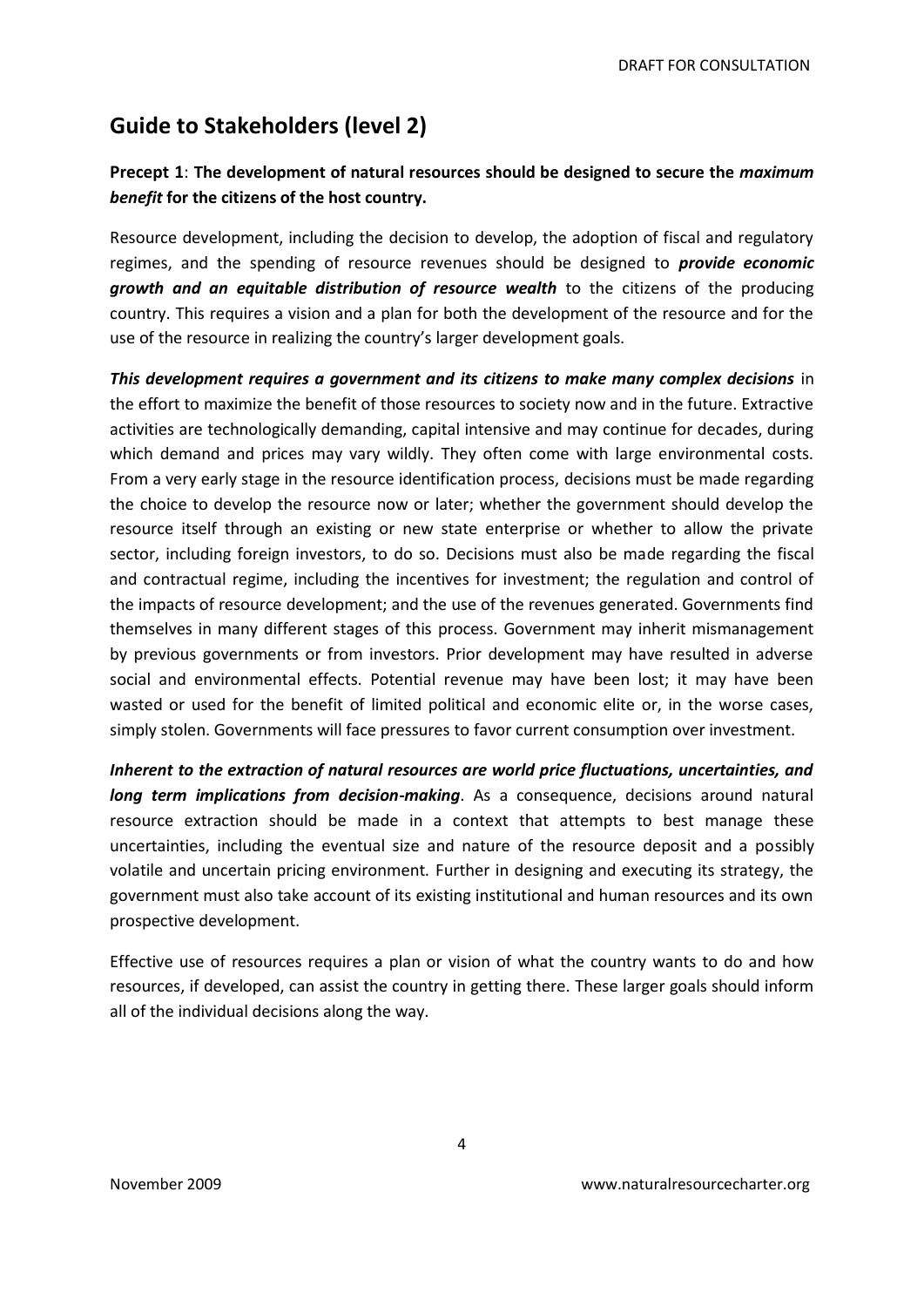### **Precept 2: Extractive resources are public assets and decisions around their exploitation should be** *transparent* **and subject to** *informed public oversight***.**

Resource extraction in many countries has a long history and that history is in general not a happy one. In the past, valuable resources have often not been harnessed for broad and sustained improvements in living standards. Sometimes they have enriched foreigners, sometimes narrow local elites, and sometimes they have fuelled political violence. Control and information have been closely held in the hands of a few officials and the companies. *Inevitably given this history, citizens are suspicious* that governments or investors will mismanage resource extraction, whether through incompetence, malevolence, or disregard for broader society. This climate of suspicion is itself damaging both for the wider functioning of government and for the tranquility of the society.

*Citizens can only be confident about the integrity of the resource extraction process if they know about it*. Governments should adopt transparent processes for establishing and implementing resource policies, for awarding contracts, for taxing, collecting and managing revenues, and for taking spending decisions. The citizenry need to be properly informed about the decision to extract and the basic extractive policy framework. Resource decisions involve long-term commitments and these will be more credible if their rationale is understood by citizens. Resource exploitation will be more successful for the country if citizens understand the resource development path and support it. Legislatures should oversee the sector and approve major concessions.

*Citizens have a basic right to information about government activities and use of public assets***.**  Public availability of information is recognized as an essential part of government accountability to its people. More and more countries are enshrining this principle in law. Seventy-eight countries now have so-called Freedom of Information laws stipulating in one form or another that all government information is public unless specifically prescribed by law. The IMF's *Code of*  Good Practices on Fiscal Transparency<sup>[1]</sup> sets out strong rules for informing the public about the use of public assets, specifically including natural resources. In most countries, natural resources, particularly sub-soil minerals, are deemed the property of the state, and are hence public assets.The *Code of Good Practices has* been formally adopted by the IMF Executive Board and should therefore in principle be adhered to by all member governments. The wide international support and country participation in the voluntary Extractive Industries Transparency Initiative (EITI) has established that the public is entitled to information on the payments and revenues derived from extraction. The principle that the public has a right to full and timely information necessary to meaningfully participate in environmental and social decision-making, which resource extraction invariably involves, has been enshrined in international instruments including the Universal Declaration of Human Rights,<sup>[i]</sup> the Rio

 $\overline{a}$ [1] *Revised Code of Good Practices on Fiscal Transparency (2007)* International Monetary Fund.

<sup>&</sup>lt;sup>[i]</sup> Universal Declaration of Human Rights, UNGA Res. 217A(III), 10 Dec. 1948.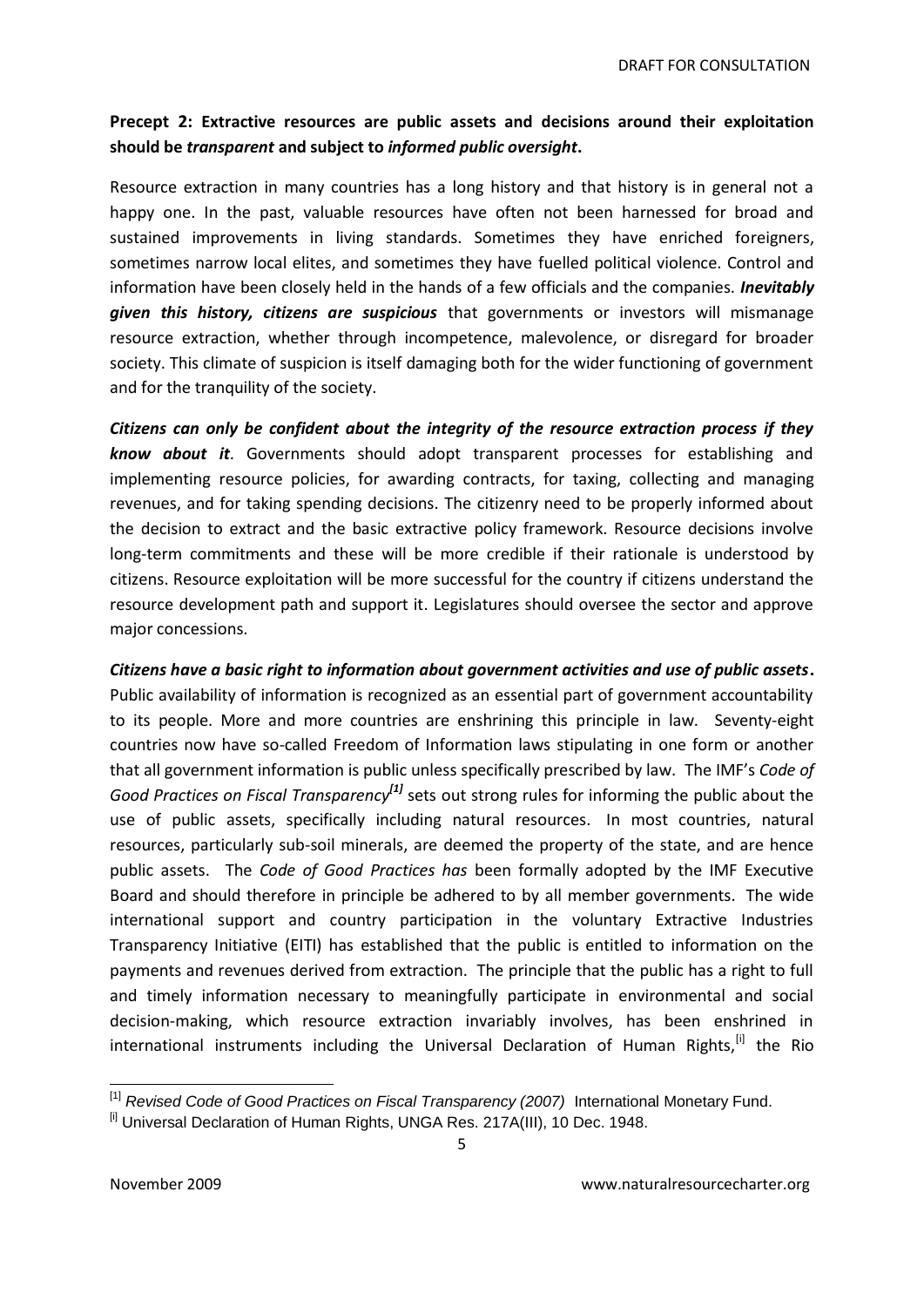Declaration,<sup>[ii]</sup> the Aarhus Convention,<sup>[iii]</sup> and the OECD Guidelines for Multinational Enterprises.<sup>[iv]</sup> The Aarhus Convention provides for only specified and limited exceptions to public disclosure, and that these exceptions "shall be interpreted in a restrictive way, taking into account the public interest served by disclosure and taking into account whether the information requested relates to emissions into the Environment."<sup>[v]</sup>

Transparency has other benefits beyond building public trust and meeting international standards of good governance. *Transparency may lower the cost of capital.* An IMF study of fiscal transparency found that "Fiscal transparency is associated with higher credit ratings even after controlling for various economic fundamentals."<sup>[2]</sup> The commercial rating agency Standard & Poor's cites governance of the extractive sector as strong factor in the risk ratings given to Sub-Saharan African countries and mentions Nigeria's participation in EITI as a consideration in giving the country its first sovereign risk rating.<sup>[3]</sup> S&P says EITI adherence by Nigeria and 14 other African countries "is a positive signal that these countries are committed to stronger transparency and accountability in resource management."<sup>[4]</sup> Nigeria's EITI also figured in the decision of official donors to grant Nigeria debt relief.

*Public management of all aspects of the extraction process is likely to improve significantly.*  Experience shows that public disclosure requirements improve the quality of data the government gathers and maintains. Wide dissemination of critical information around extraction increases the likelihood that all relevant officials, including ministries of finance, energy and mining ministries, and environmental and regulatory agencies, will all have the information they need to do their jobs. Reliable and frequent data will make it easier for the governments that are heavily reliant on extractive revenues to plan and manage their budgets and long term strategic development plans. Making public information such as company payments to the government will make it easier for the government to know if it is collecting what it should and will make complex extractive concessions easier to enforce and monitor, overall. Finally, provided the extractive regime enjoys public legitimacy – which is itself only possible with public information -

 $\overline{\phantom{a}}$ <sup>[ii]</sup> Rio Declaration on Environment and Development, Report of the United Nations Conference on Environment and Development, A/Conf.151/26(VolI), Annex I, 3-14 June 1992.

<sup>&</sup>lt;sup>[iii]</sup>Aarhus Convention on Access to Information, Public Participation in Decision-making and Access to Justice in Environmental Decision-making, Doc. ECE-CEP-43 (25 June 1998).

<sup>[</sup>iv] Universal Declaration of Human Rights, U.N.G.A. Res. 217A(III), Article 19, 10 Dec. 1948*;* Aarhus Convention on Access to Information, Public Participation in Decision-making and Access to Justice in Environmental Matters, Doc. ECE-CEP-43 (25 June 1998).

<sup>&</sup>lt;sup>[v]</sup> Aarhus Convention on Access to Information, Public Participation in Decision-making and Access to Justice in Environmental Decision-making, Doc. Article 4(4), ECE-CEP-43 (25 June 1998).

<sup>&</sup>lt;sup>[2]</sup> "Fiscal Transparency and Economic Outcomes," Farhan Hameed. IMF Working Paper December 2005.

<sup>&</sup>lt;sup>[3]</sup>A government cannot borrow in international capital markets without a risk rating from a major ratings agency. "How Political Stability And Governance Affect Sovereign Ratings In Sub-Saharan Africa", Standard and Poor"s Ratings Direct. January 23, 2008.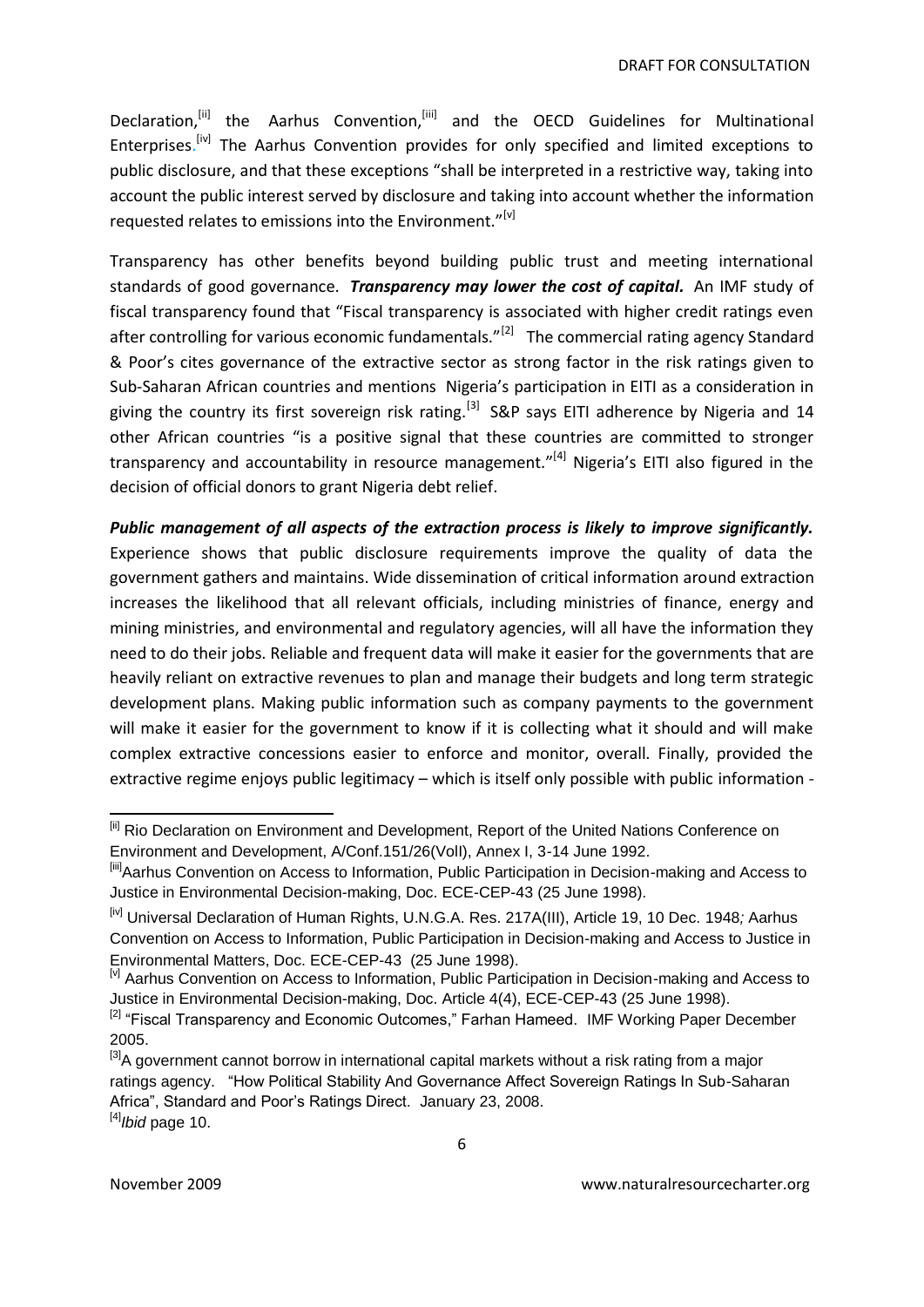having key information in the public domain reduces the likelihood that successor governments will make arbitrary and ill-considered changes to a country's extraction regime.

*Transparency is critical at all stages of the extraction process and value chain***.** Policies and legal, regulatory, and contractual frameworks should be clear and public, as should procedures for the award of contracts where applicable. Contracts should be public<sup>1</sup>, and the true identity of contract or concession-holders should be known. If there is a national resource company, it too must be clearly governed and transparent (Precept 5).

Fiscal and governing regimes should be set in law to the greatest extent possible. Licensing and contract terms should be disclosed. The Extractive Industry Transparency Initiative (EITI) has established the widely accepted principle that companies should publish what they pay and the government what it receives. All payments should flow into properly audited government accounts. Spending should be equally transparent and accounted for. Management of savings and stabilization funds should, at a minimum, follow the so-called "Santiago Principles"<sup>2</sup> adopted by the International Working Group on Sovereign Wealth Funds in September 2008 and the guidance on best practice in asset management in the IMF Guide on Resource Revenue Transparency and the Peterson Institute blueprint for sovereign wealth fund best practices.

 $\overline{a}$  $1$  Certain limited proprietary information may be subject to confidentiality. Confidentiality concerns should in no case extend to financial terms nor should they prevent the publication of contracts.

<sup>&</sup>lt;sup>2</sup> International Working Group of Sovereign Wealth Funds, "Generally Accepted Practices and Principles (GAPP) – Santiago Principles".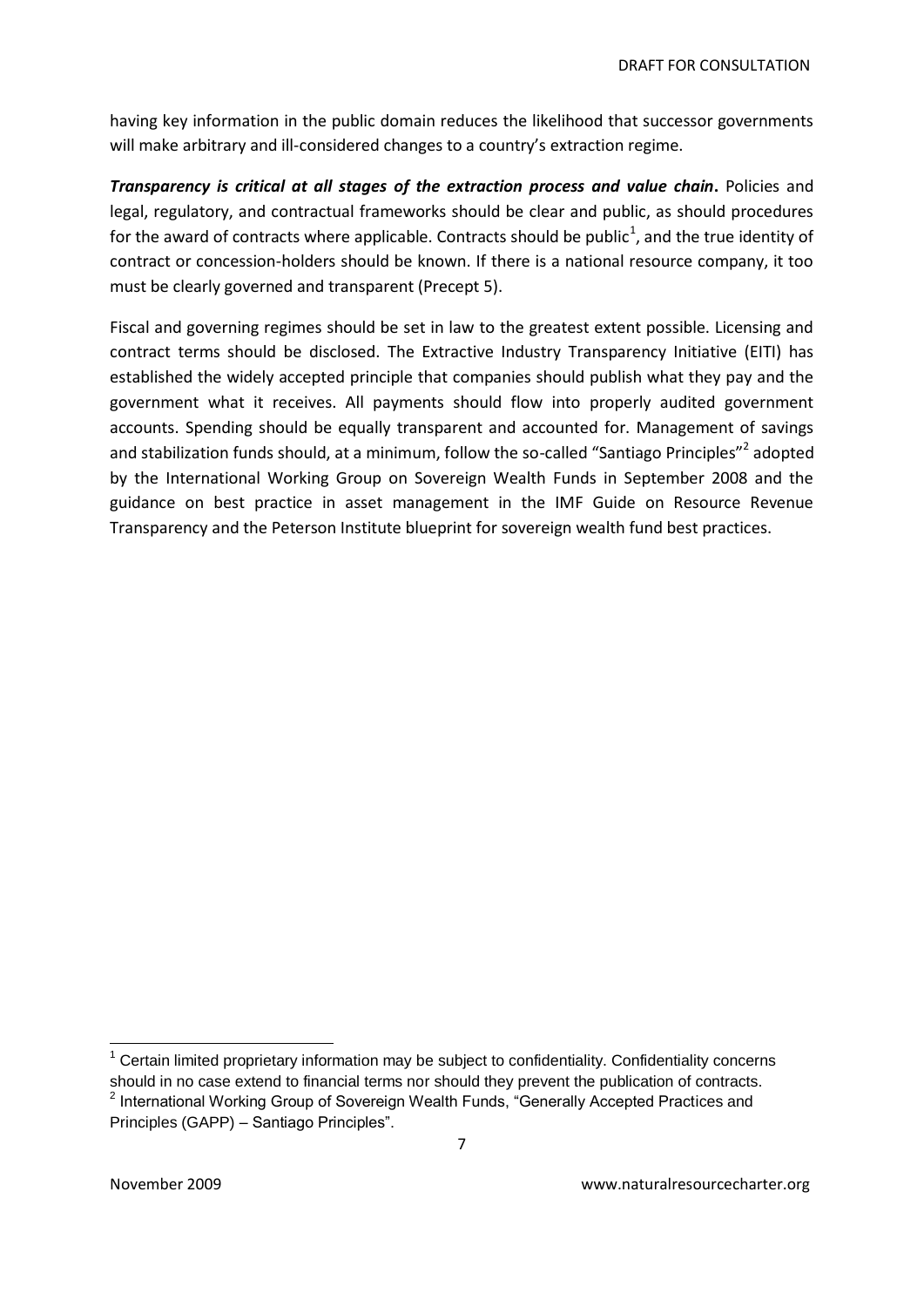#### **Precept 3:** *Competition* **is a critical mechanism to secure value and integrity.**

Governments generally need to contract with private or external companies that have the expertise required for the stages of resource development, from exploration through to extraction and decommissioning. Such contracts have to secure maximum value to host country citizens while at the same time ensuring that adequate incentives are provided to investors and that exploration and production are undertaken efficiently. The context of natural resources makes the contractual relationship complex. The relationship is likely to be long term, perhaps lasting thirty years or more over the life of a project. There are numerous uncertainties regarding geology, costs and technology, resource prices and the capabilities of firms and of government. Government is likely to be at an informational disadvantage, knowing relatively little about technical matters and perhaps having little or no experience in the complex negotiations that are characteristic of the resource sectors. Competition can play an important role in addressing these disadvantages. *Competition can be enhanced by good prior geological information and open bidding processes.*

**Open and transparent competition** for contracts and development rights is the key to ensuring maximum value and integrity. Competition between firms that are technically and financially competent has the effect of ensuring that government gets maximum value as firms compete to offer winning terms. Competition need not simply be on price, but competition on too many variables erodes transparency and increases administrative cost. In all cases competition should be on the basis of clear and transparent rules, this minimizing the possibility of back-room deals and abuse of discretion.<sup>3</sup>

The prospects for delivering these benefits are enhanced if a number of conditions are met.

*Terms should be set in law* to the greatest extent possible. Setting policy in law increases public input and support, enhances stability for the investor, ensures uniform treatment and reduces opportunities for gaming and side-dealing.

*As much information as possible should be made public prior to award of contracts*. This includes the fiscal regime under which firms will be operating; there is a wide range of options for the design of the regime and these are discussed further below. It also includes geological knowledge; publicly available findings of advanced survey work are likely to be beneficial in drawing firms into the bidding process.

The process for allocating the contracts between competing firms needs to be carefully designed. Where practical, *auctions are generally the preferred mode, both on grounds of transparency and securing maximum value*. They are likely to require *pre-selection of bidders* in

 $\overline{\phantom{a}}$ 

 $3$  Corporate income taxes in the host country may be creditable against taxes payable in the home country and any tax design should preserve that feature because it allows the host country to shift some revenues to itself from the home country without additional burden on the investor.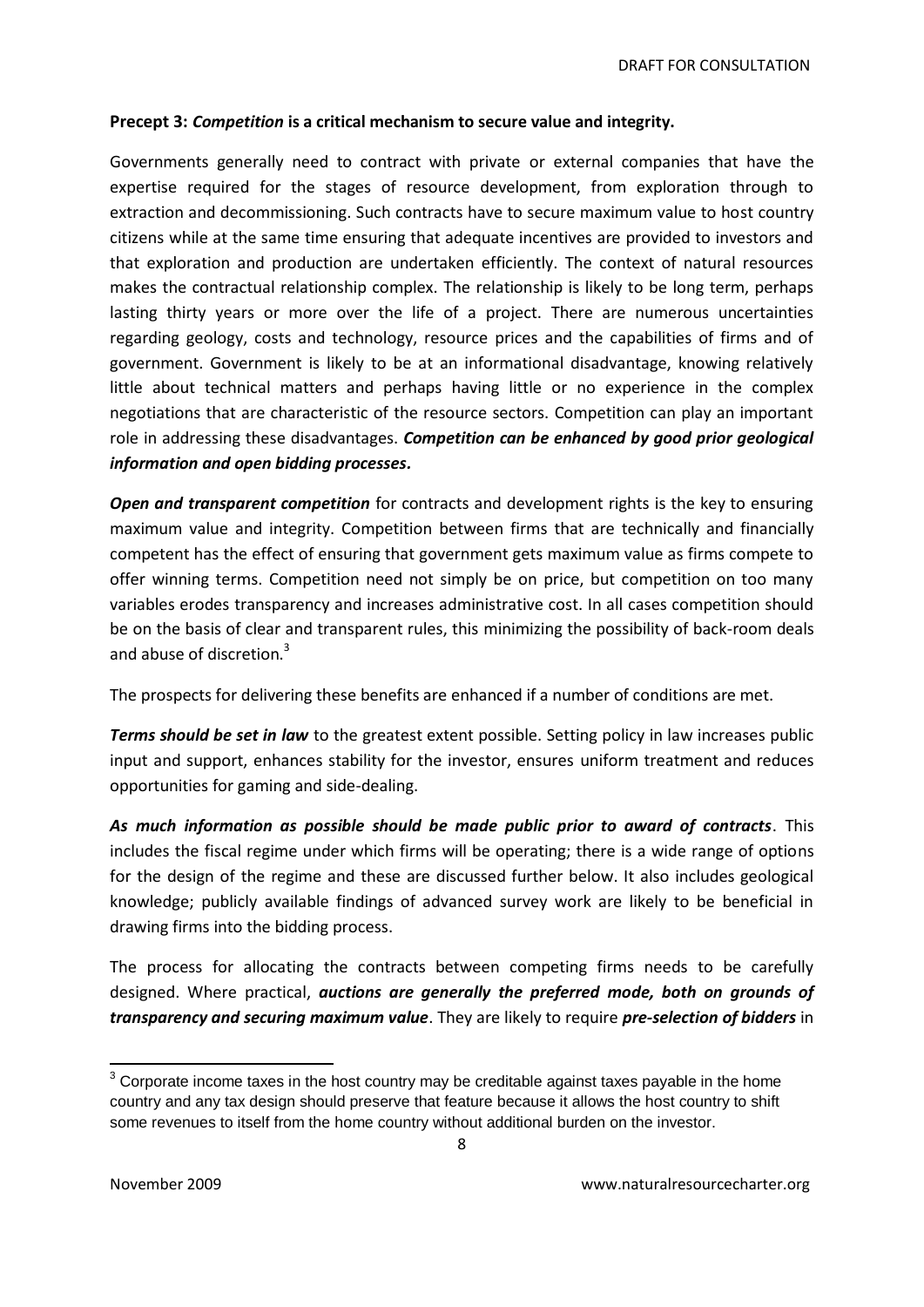order to ensure that all are reputable and technically qualified, and to limit the numbers entering the bidding round. The true beneficial owners of the firm should be known to prevent conflicts of interest and authorities steering business to firms in which they may have a share. The auction itself needs careful design, both in terms of selecting the bidding variables (e.g. royalty rate, production share, work program or profits tax) and the design of the auction process.

There may be an advantage in *unbundling the contract into separate parts*. For example, certain activities, e.g., limited seismic acquisition and interpretation, could be subject to separate contracting from the letting of exploration rights.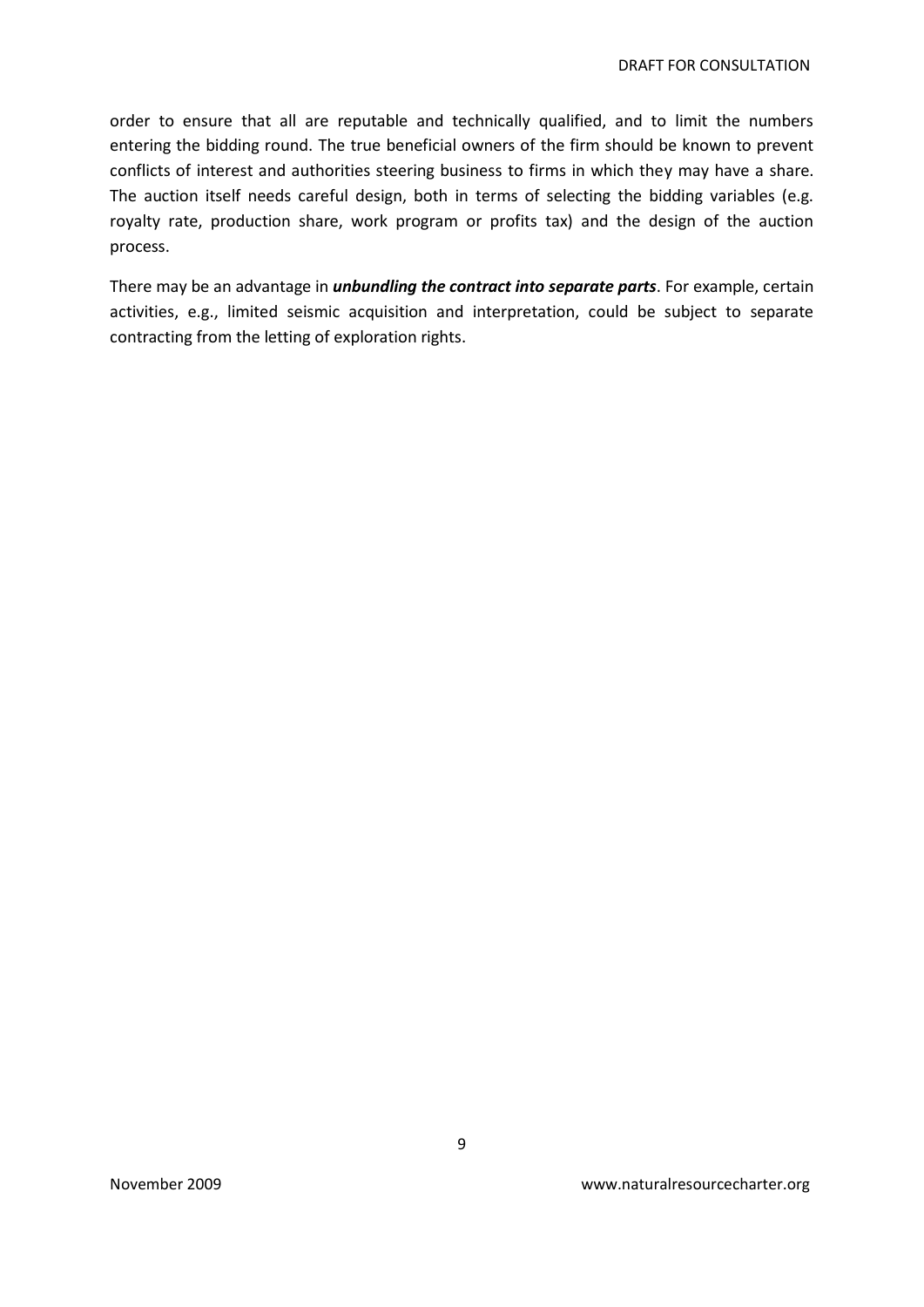## **Precept 4: Fiscal terms must be robust to** *changing circumstances* **and ensure the country gets the full value from its resources.**

Resource projects are long term, involve large upfront capital expenditures, and are subject to significant uncertainties and risks – operational, economic, technological, geological, environmental, and political. Most notably the volatility of commodity prices means that revenue flows may vary widely. *Changing circumstances*, over the life-cycle of the project and as external factors change, mean that the balance of power between government and investors changes, and so too do domestic political pressures on government.

The investor will be locked in by large fixed costs once the investment is made and may want to compensate for the risk of future policy changes by offering less favorable terms as a condition for proceeding. On the government's side contracts which produce results that later look unfair in high price or high margin environments, even when the risks and gains were allocated up front, may generate substantial political pressure for revision in spite of whatever contractual guarantees were initially made. Fiscal terms need to be designed to be *robust to changing circumstances,* particularly to large swings in commodity prices, to reduce the incentive for either side to demand a renegotiation that can disrupt production and increase costs for both. Fiscal terms need to be clearly understood by the government and the investors, and the rights of both need to be sufficiently clearly defined that the government can in fact realize the revenues due to it and the investor is reasonably protected against unilateral changes by future governments.

*Well-designed fiscal regimes can provide the government with a revenue stream in all production periods but with an increased share of revenues as profitability increases.* Fiscal terms need to contain mechanisms to provide some minimum revenue flow at low prices, as well as mechanisms to share in the profitability of the project. This suggests that they should contain both a royalty charge linked to production and a charge linked with profitability. The latter may be achieved through production sharing arrangements, the corporate or entity income tax (perhaps at a special resource sector rates)<sup>4</sup>, possibly supplemented with additional taxes linked to particularly high returns. Enforceability and administration will be enhanced if these contingent elements are linked to variables that are observable and verifiable, such as world prices.

Structural stability can be increased by basing contracts on otherwise applicable laws. Uniform application across operations combined with transparency will also help ensure that operators know that treatment is non-discriminatory, and thus operators have less incentive to attempt obtaining special deals.

 $\overline{\phantom{a}}$  $<sup>4</sup>$  Corporate income taxes in the host country may be creditable against taxes payable in the home</sup> country and any tax design should preserve that feature because it allows the host country to shift some revenues to itself from the home country without additional burden on the investor.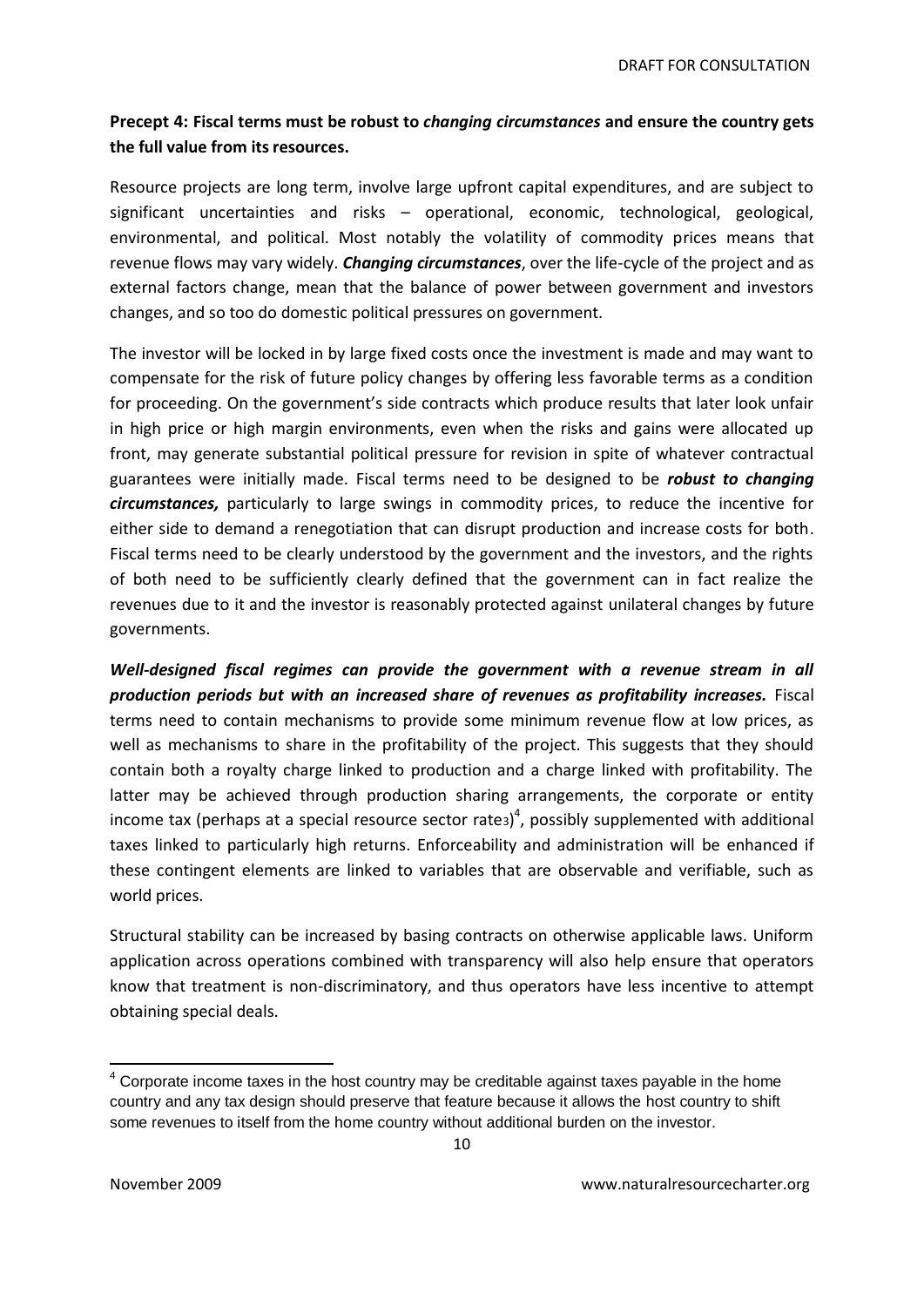While tax and royalty payments can be made contingent on some variables it is impossible to foresee and contract upon all possible future circumstances. Payments contingent on achieved profitability can provide some protection, but contracts need to explicitly recognize that during their term adjustments may be necessary to account for unforeseen circumstances. However, such *renegotiation* should be infrequent and should be conducted *within parameters* that preserve to the extent possible the reasonable expectations of the parties including a fair rate of return for investors.

Uniform application across operations combined with transparency will also help ensure that operators know that treatment is non-discriminatory, and thus operators have less incentive to attempt obtaining special deals.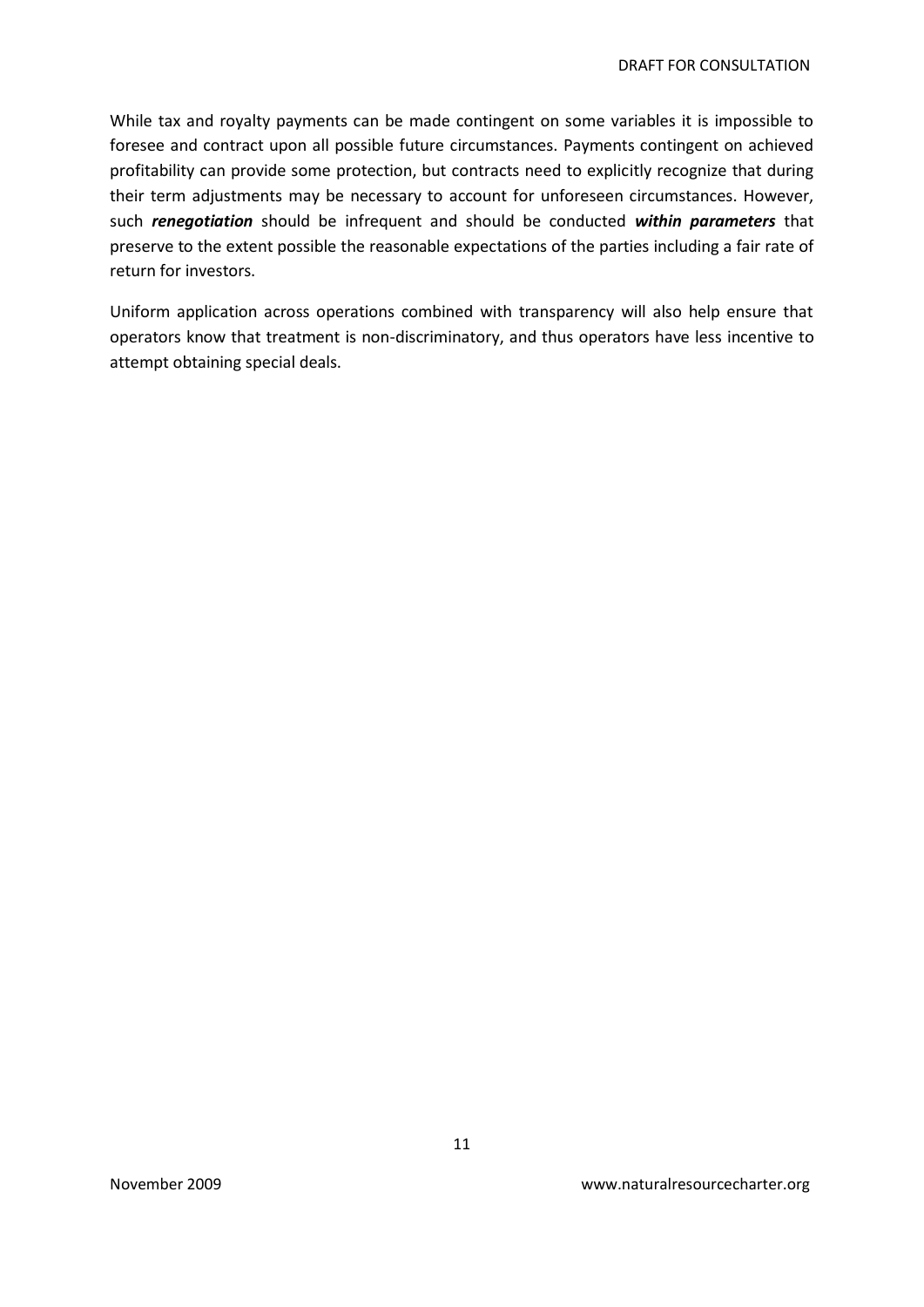### **Precept 5:** *National resource companies* **should be competitive and commercial operations. They should avoid conducting regulatory functions or other activities.**

Many hydrocarbon or mineral rich countries have chosen to use public sector enterprises to develop part or their entire resource base. These companies may provide a vehicle for the country and its citizens to build their expertise and professionalism in the resource sector and may allow the country to better control the pace of resource development, secure supply, or achieve other governmental objectives including the development of ancillary and downstream industry.

On the other hand, many national companies have performed poorly. Furthermore, investments in national resource companies limit diversification and increase the country's reliance on the resource sector, making total government revenues (fiscal revenues plus returns from the state enterprise) more dependent on the resource sector and resource prices.

Because of its size and its preferred access to resources and finance, a national oil or mining company is often one of the most important political and economic actors in the country. This privileged position may lead to abuse by entrenched managers or favored government officials responding to their own personal incentives. The best antidotes are *transparency in structure and activity and openness to competition.* Any initial public investment and organizational costs should be treated as government expenditure and be evaluated in the context of the alternative uses of public sector funds (Precepts 7 and 9).

Transparency can be facilitated by having the national company organized as a separate legal entity with clearly established authorities and objectives and by having governing and management boards separate from the government. Public oversight and control can be enhanced by (i) having public accounts maintained in accordance with international standards and subject to independent audit, (ii) clearly identifying any private ownership interests and transactions with such interest holders, (iii) having the national company makes the same disclosures required of publicly held companies, and (iv) conducting regular and systematic oversight through parliament or other oversight entities.

Commercial operations of the national petroleum or mining company should be in open and genuine competition with other companies in order to avoid inefficiencies associated with monopoly positions. Competition acts as a discipline on the efficiency of the national company and provides a useful yardstick in measuring its performance. Open and genuine competition may also be the best policing device for procurement, a major source of waste and abuse in some national companies. Competition is enhanced if the state enterprise is subject to the same fiscal regime, including royalties, as a private sector investor in this and other sectors. The state enterprise should also compete for investment and operating funds. New investments and additional operating cost ultimately come either at the expense of other government programs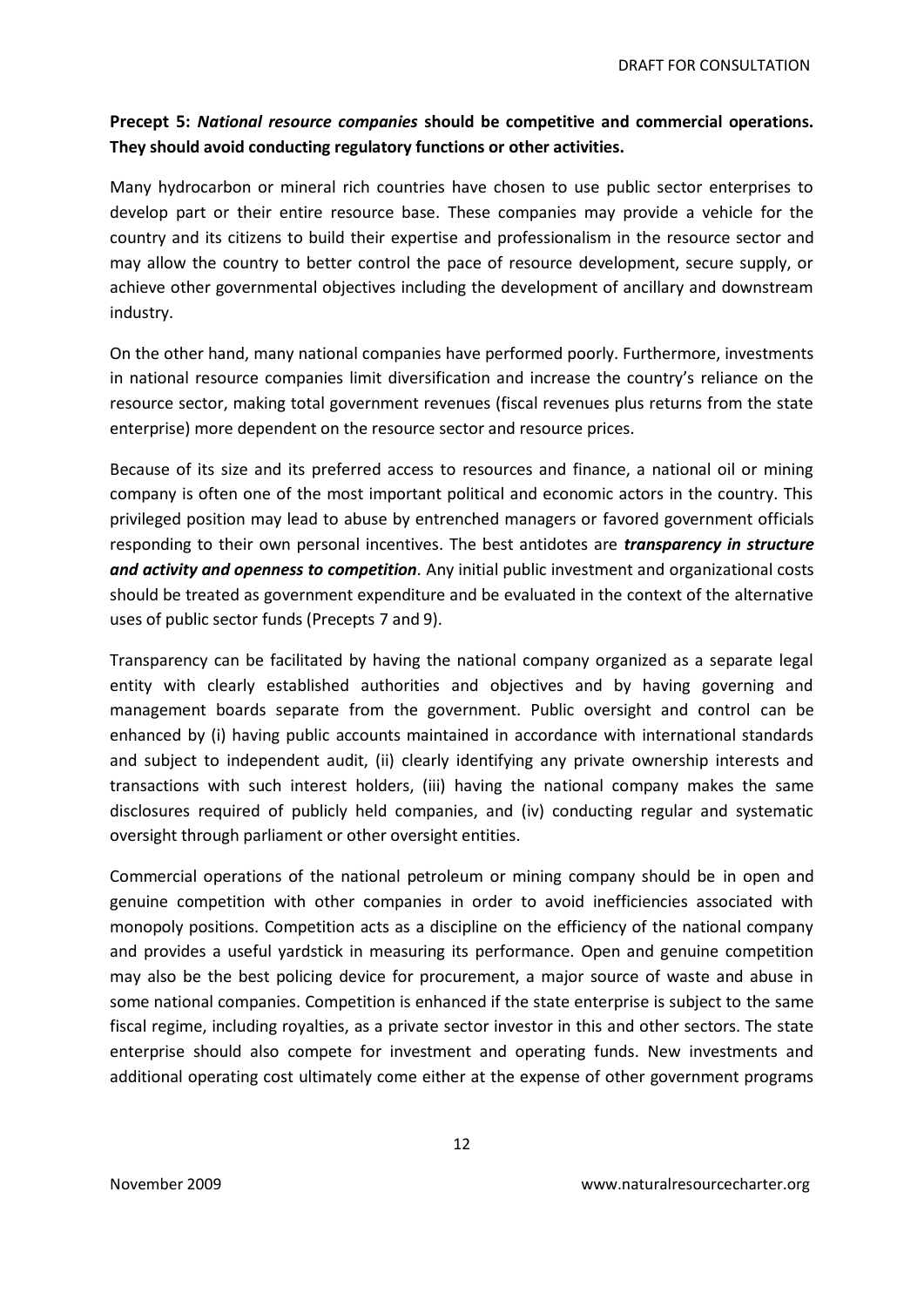(if internally generated funds are used rather than being paid as dividends to the state for use in other programs) or by increases in the public debt.

National resource companies sometimes take on regulatory functions for the sector but this can result in serious conflicts of interest between commercial and wider public interests. To avoid this, the government should separate the national resource company from the licensing, and technical and regulatory supervision of the resource sector, placing those functions instead in independent governmental entities. Where the functions are retained within the national company, conflicts of interest can be reduced and better monitored if they are segregated from commercial operations and subject to separate supervision and reporting.

National resource companies are often used to carry out social functions such as distributing subsidized fuel, with the costs absorbed in the budget of the national resource company. Use of the national resource company, however, makes the costs of such policies opaque and pushes the company into a more political role that is not consistent with professional and efficient operation. In the event that such programs are entrusted to the national resource company, the government and parliament's control and oversight can be improved by having the national company report separately and in detail the costs of the social programs that the company is tasked with, including the opportunity costs of such items as mandated discounted sales of fuel or other supplies. These costs should also be explicitly recognized in budget and national accounts.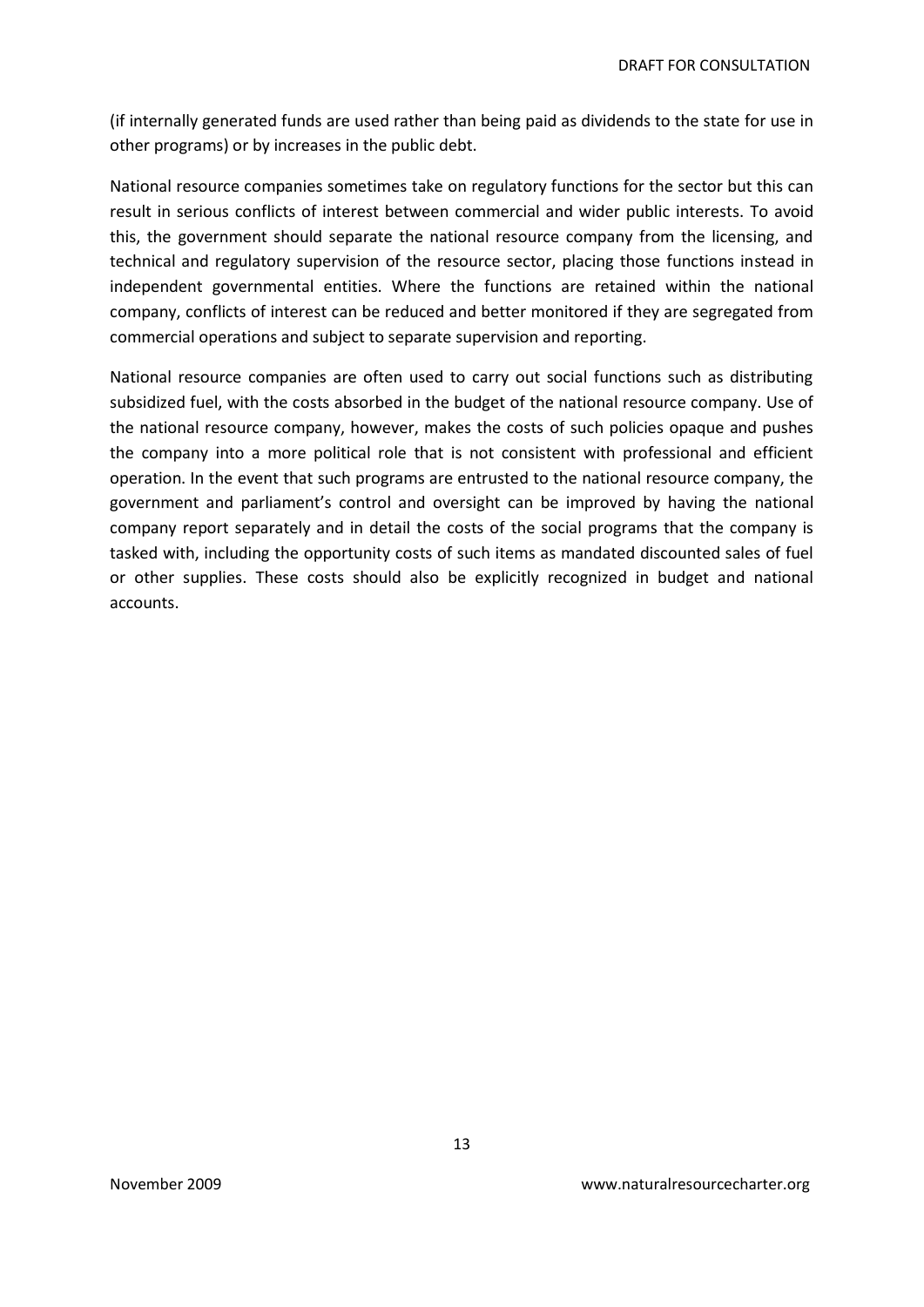### **Precept 6: Resource projects may have serious** *environmental and social effects* **which must be accounted for and mitigated at all stages of the project cycle.**

Because of their location, nature and often their scale, resource projects can have significant environmental and social effects and the government must account for those in any plan to initiate exploration or to develop the resource. The initial decision to explore or develop should be informed by an *understanding of the possible environmental and social consequences*, usually through a strategic or project impact assessment and these consequences need to be weighed in the decision of whether to invest. Public participation is an integral part of the process. If the decision is made to invest, then *environmental and social monitoring* should be maintained throughout the project's life consistent with a plan to minimize or mitigate possible adverse environmental and social consequences specific to the project.

The environmental costs of extraction are often borne disproportionately by those in the vicinity of the extraction process. These citizens have an overwhelming claim to be compensated through services or cash for these environmental costs. Indeed, without a clear commitment to provide reasonable compensation for these costs as well as equitable participation in the national benefits, local communities are liable to sabotage the extraction process and even assert ownership claims.

The government is responsible for setting, and enforcing, environmental standards and determining the rights of local communities for compensation. These standards may be set by reference to international standards such as the Equator Principles, now widely accepted. While governments must set standards and monitor their enforcement, the costs of mitigation, avoidance, and compensation are part of the economic cost of the project and must be accounted for.

**The investor is in the best position to control or mitigate environmental damage** during operations and is likely to be the most efficient party to conduct reclamation at the time of project closure. To ensure, however, that the investor does not evade or fail to carry out its obligations especially in the termination phase of operations, investors should in most instances be required to fund during the production life cycle an independent account that can be used to fund clean-up and reclamation or through bonding or other means to provide independent security. Any account should be held with a highly credit worthy entity, independent of investor and the government, with amounts payable in accordance with its terms. The funded amount should be adjusted over time as the estimates of future closing and reclamation costs become more refined. Closing plans must also address the social impacts of closure and the need to provide strategies for the ongoing viability of communities affected by closure.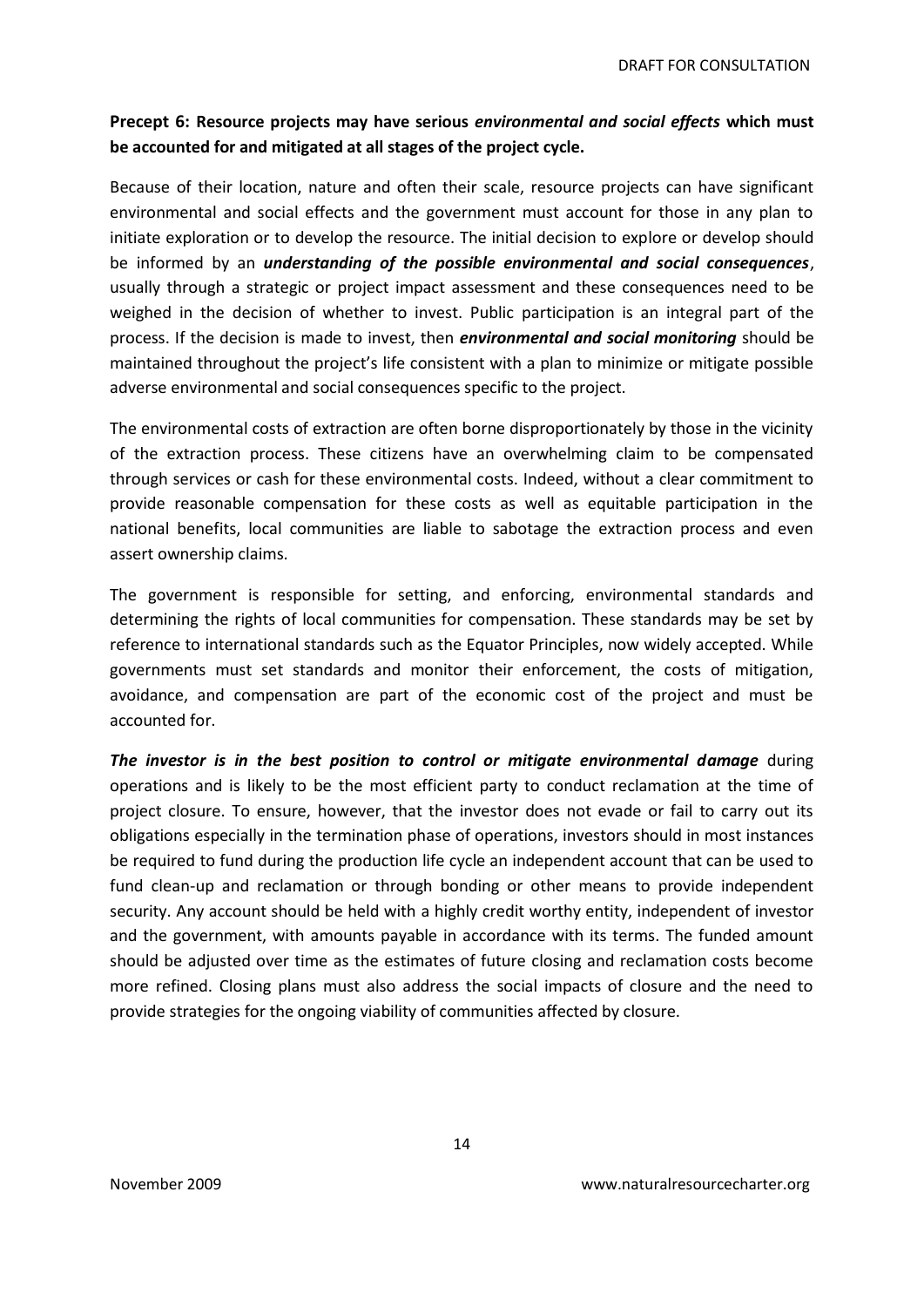### **Precept 7: Resource revenues should be used primarily to promote** *sustained economic growth* **through enabling and maintaining high levels of domestic investment.**

The revenues from resource extraction are *intrinsically time-limited*: natural assets will be depleted. Hence, even where citizen needs are acute, if the resource revenues are consumed but not invested, the resulting increase in *living standards will not be sustained*. If the revenues are to be harnessed for a sustained increase in living standards, a substantial part of them must be invested outside the resource sector, in the nation's physical infrastructure, and in education, health care, and social protection. The very fact that a country has urgent unmet needs across a wide range *implies that there are many opportunities to increase growth* across the economy. Broad-based growth increases jobs and household incomes and is the only route by which countries are able to sustainably reduce poverty. Growth also gradually generates the nonresource tax revenues that can sustain enhanced social spending.

To be effective and enduring such growth requires *sustained high levels of investment* over an extended period. Many resource rich countries have low levels of infrastructure, skills, and labor productivity. This in turn produces an unpromising climate for private investment. For example, private investment in electricity generation may be unprofitable because transport infrastructure is too poor to support the firms that would be reliable purchasers of power. Investment in agriculture may be low because of lack of rural roads, irrigation or knowledge of appropriate technologies. A quantum increase in public revenues creates the *opportunity to break the trap of low private investment*. By simultaneously increasing public investment across a wide range of needs, the return on private investment can be raised, thereby gearing up public investment with a private response.

However, precisely because the unmet needs are wide-ranging, the *appropriate public investment takes many forms*, some not even conventionally treated as investment. In addition to physical infrastructure, spending on human capital - education, health, and social protection – can all interact to improve the climate for investment.

For low-income countries, domestic investments are preferable to overseas investments. High income countries – such as Norway – may find it appropriate to build up sovereign wealth funds to support future generations, but this strategy is inappropriate for low-income countries. Lowincome countries are *capital scarce*, lacking vital *infrastructure*, *public services and public goods*, including health and education services. This means that the return on appropriate domestic investment can be above what can be earned by investing on world markets.

The amount of investment which a country can absorb productively (its "absorptive capacity") may at any time be limited by both its human capital and infrastructure. The sequencing of investment should address these limitations early to permit more rapid levels of future investment and hence growth.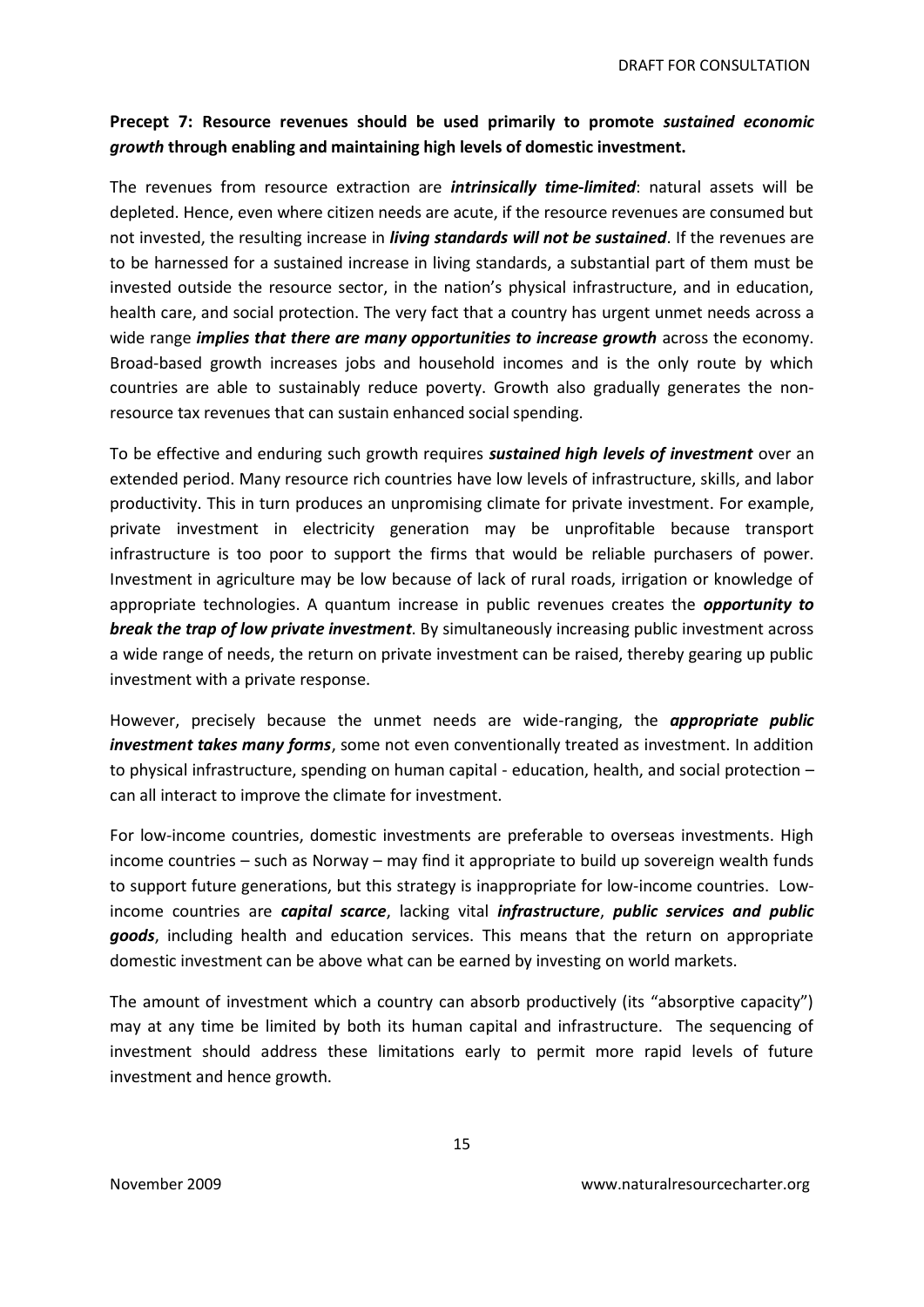Countries which come into a commodity boom with high foreign debt levels can usefully apply some of the windfall to paying off outstanding debts. Debt reduction raises no domestic absorption issues, enhances the country's credit standing and appeal to investors, and most importantly, will reduce the cost of capital for the domestic private sector.

While the key objective is sustained growth, the citizens of many resource-rich countries are poor. They are currently much poorer than they and their children are likely to be in the future and so it is appropriate to use part of resource revenues for an immediate increase in living standards, including through direct conditional or unconditional cash transfers or "dividend" payments. Direct transfers get around spending bottlenecks and capacity constraints. Such a dividend also demonstrates that citizens are the ultimate owners of the resource. Although frequently used as a way to distribute benefits, subsidizing the domestic price of the extracted commodity is the least desirable way to increase household consumption. The cost to the government budget can become prohibitive when world prices rise, the subsidies encourage smuggling and parallel markets, and they spur wasteful consumption which reduces the earning power of the resource.

Expenditure programs need to be formulated with prudence, and due attention to the volatility of resource revenues. They should also be developed within the context of a medium term expenditure framework that properly assesses their internal consistency and economic impact. (See Precept 8).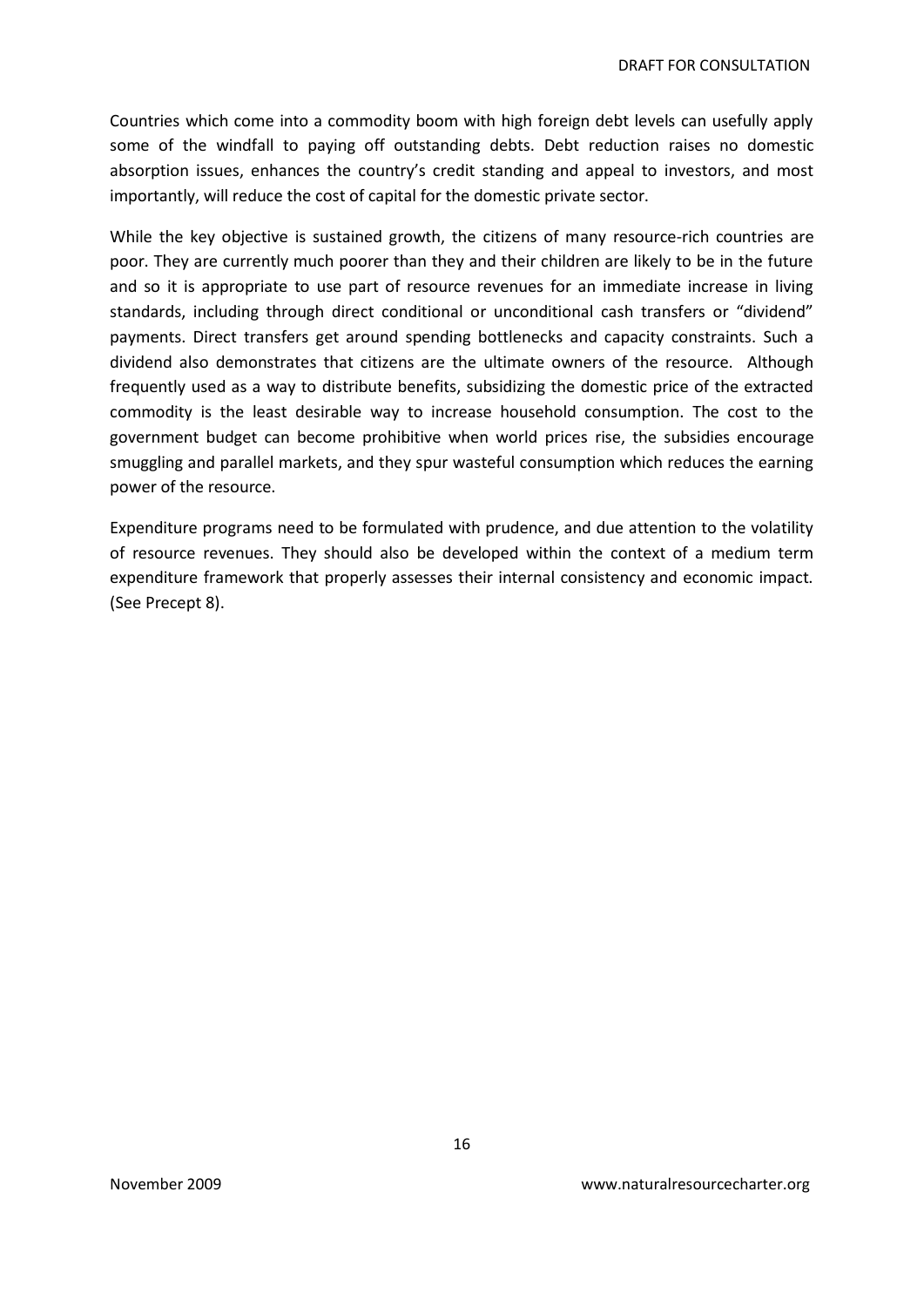#### **Precept 8: Effective utilization of resource revenues requires that** *domestic expenditure be built up gradually* **and be** *smoothed* **to take account of revenue volatility.**

Resource revenues fluctuate through time, varying with the development of new discoveries, with price changes and with fiscal provisions. Effective utilization of revenues requires that *expenditure be smoothed* and that investment and outlays be built up over time. A gradual build up may also be necessary to ensure the quality of public spending and to avoid adverse macroeconomic repercussions.

In budgeting it is critical to take account of volatility of commodity prices and revenue flows, something that recent experience has clearly demonstrated. Such a domestic expenditure pattern can be achieved by saving a portion of revenues during high price periods, holding the savings in a "stabilization" fund, and then dissaving (drawing down) the saved revenues during low price periods. Smoothing can also be enhanced by limited foreign borrowing or adjustment of the rate of resource depletion.

The amounts paid into the stabilization fund should be held in international financial assets. If the government relies upon domestic savings it will cushion its own expenditure during a period of low prices only at the expense of passing all the contraction in resource revenue on to domestic households and firms as it liquidates its domestic savings. Hence, a better strategy is for the government to smooth public expenditure by means of foreign financial assets to avoid this adverse effect on domestic households and firms when the fund is drawn down. Such policies can be made more effective by transparency and by taking the response of private sector actors into account.

Since the purpose is to smooth public expenditures around fluctuations in revenue, this has implications both for the *scale of foreign asset accumulation and its composition*. Although the objective is not to build a long run fund, the savings may need to be a substantial part of the revenues during boom periods at least until a significant cushion is established. Any stabilization fund should hold investments that are reasonably liquid and less exposed to fluctuations in value: the investments will need to be sold during periods of low global commodity prices and this may, for example, coincide with global recessions and low asset prices. Effectiveness will be enhanced if there are transparent rules or guidelines for triggering asset accumulation and withdrawals, with any deviations subject to public debate and formal procedures.

Smoothing of expenditures may also require *borrowing* in international capital markets. This may be particularly valuable in the interval between resource discovery and significant revenue flow, during which period an initial ramping up of expenditure is appropriate. However, it is important to signal prudence, both internationally and domestically. Prudence requires defenses against an inability to repay new loans, against a drop in commodity prices, and against delays in getting new discoveries into production. Care must be taken to not drive up the cost of capital to the private sector. An *international facility* (such as IBRD lending) is preferable to private

17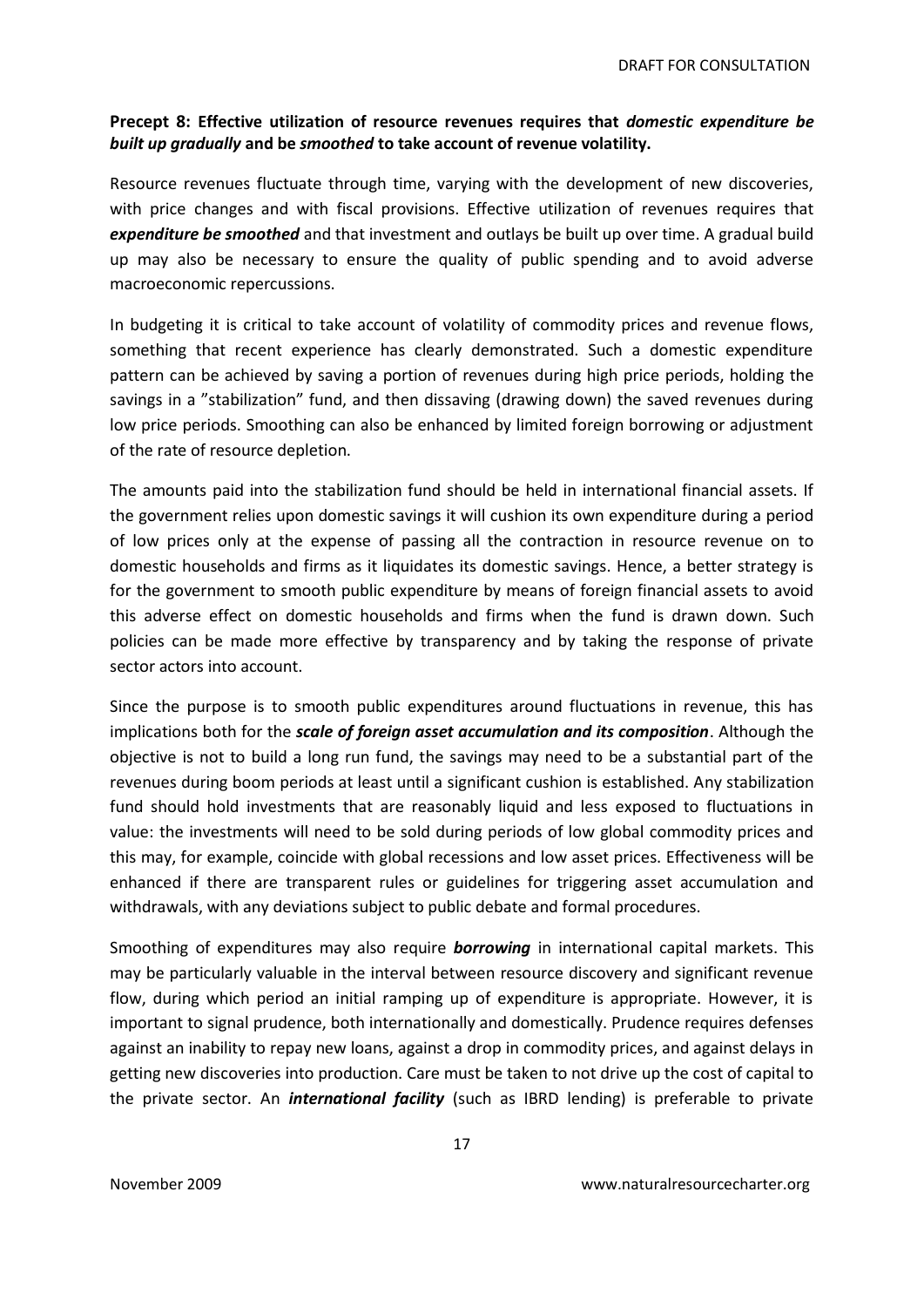borrowing as a means to ensure this in part to avoid encumbering the resource itself and in part because the international entity will reinforce the government's direction of sustainable spending. Over the longer term, resource wealth should be used to reduce government debt, not increase it.

The postponement and hence smoothing of spending can alternatively be achieved by *limiting the rate of resource depletion.* If the resources are left in the ground economic principles suggests that their expected return will be competitive with the returns of foreign financial assets. Leaving resources in the ground also *reduces the risk from future economic populism*  since assets in the ground are harder to spend quickly. The costs of any deferred development strategy include current unpopularity, and delaying *diversification of the total asset portfolio* of the country's economy that could be achieved by extraction and conversion of wealth into a broad portfolio of other assets.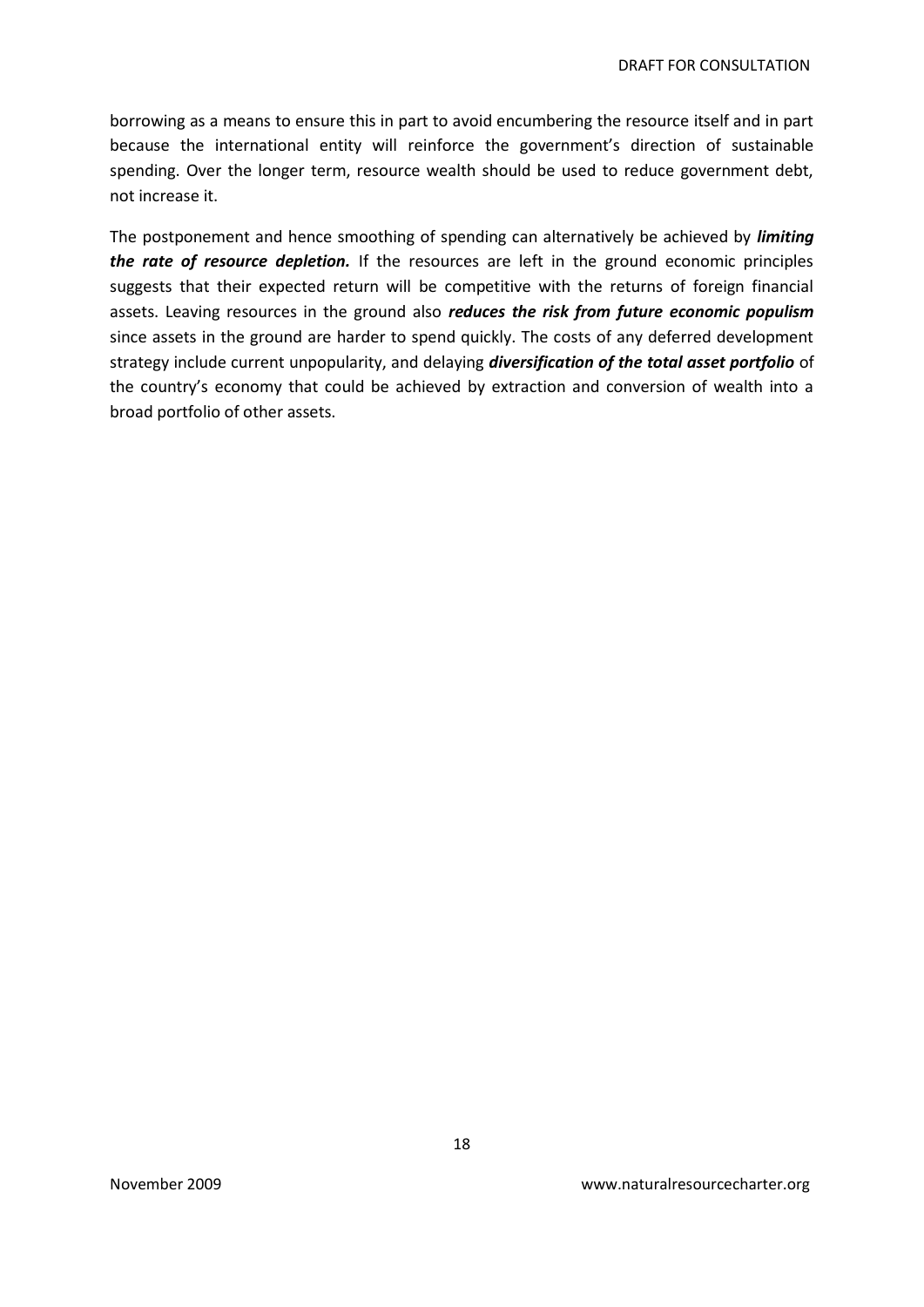### **Precept 9: Government should use resource wealth as an opportunity to secure effective public expenditure and to increase the** *efficiency of public spending.*

The opportunities for sustained growth that are created by a large increase in public expenditure, such as is made feasible by new resource revenues, requires effective allocation and control of spending and careful attention to the macro-economic impacts on other sectors of the economy.

The first problem is the *quality of public spending*. If public spending has been properly prioritized, extra spending will be less valuable than existing spending. Deterioration in the quality of spending may also occur as a result of political economy pressures: once lobby groups know that public spending will increase, they will increase their efforts to capture it for their own advantage, a process known as 'rent-seeking'. If the quality of extra public spending is low then the resource revenues cannot be transformed into substantially higher living standards.

The *solution to the problem of low-quality public spending* is to recognize that a substantial increase in public spending is also an opportunity for innovation in spending systems. It may be politically easier to introduce improved but tougher management for new spending than to reform existing spending.

Innovations in public spending systems are needed for two distinct objectives: integrity and efficiency. As in our discussion of integrity and efficiency in resource extraction, competition is an effective instrument in achieving both. The institutional equivalent of an auction for the sale of extraction rights is to require competitive tendering for all public procurement. In addition to competitive tendering there are some systems which are primarily for integrity. The decisions to approve expenditures should be made transparent through published budgets; once expenditures have been incurred they should be subject to the scrutiny of independent audit. Other systems are primarily for efficiency. Prior to approval, the costs of major expenditures should be compared to their likely benefits (cost-benefit analysis), and as noted in Precept 8, the investment program must take account of the absorptive capacity of the country. After completion such expenditures should be evaluated, the results being used both for accountability and for learning.

As part of the reform of public spending special attention also needs to be given to the absorptive capacity of the country, that is its ability to actually realize and carry out public investments. Limitations of human or physical capital may limit the efficiency of investment, and it is necessary to think through the sequence of investment in order to reduce these constraints so that further investment can be efficiently managed so as to realize the intended objective.

The second problem is that a large increase in spending financed from resource export earnings has *macroeconomic repercussions* which can damage sectors which indirectly are in competition with resource exports. Firms that produce other types of exports can be hurt by changes in exchange rates that make their exports less competitive, and firms which produce tradable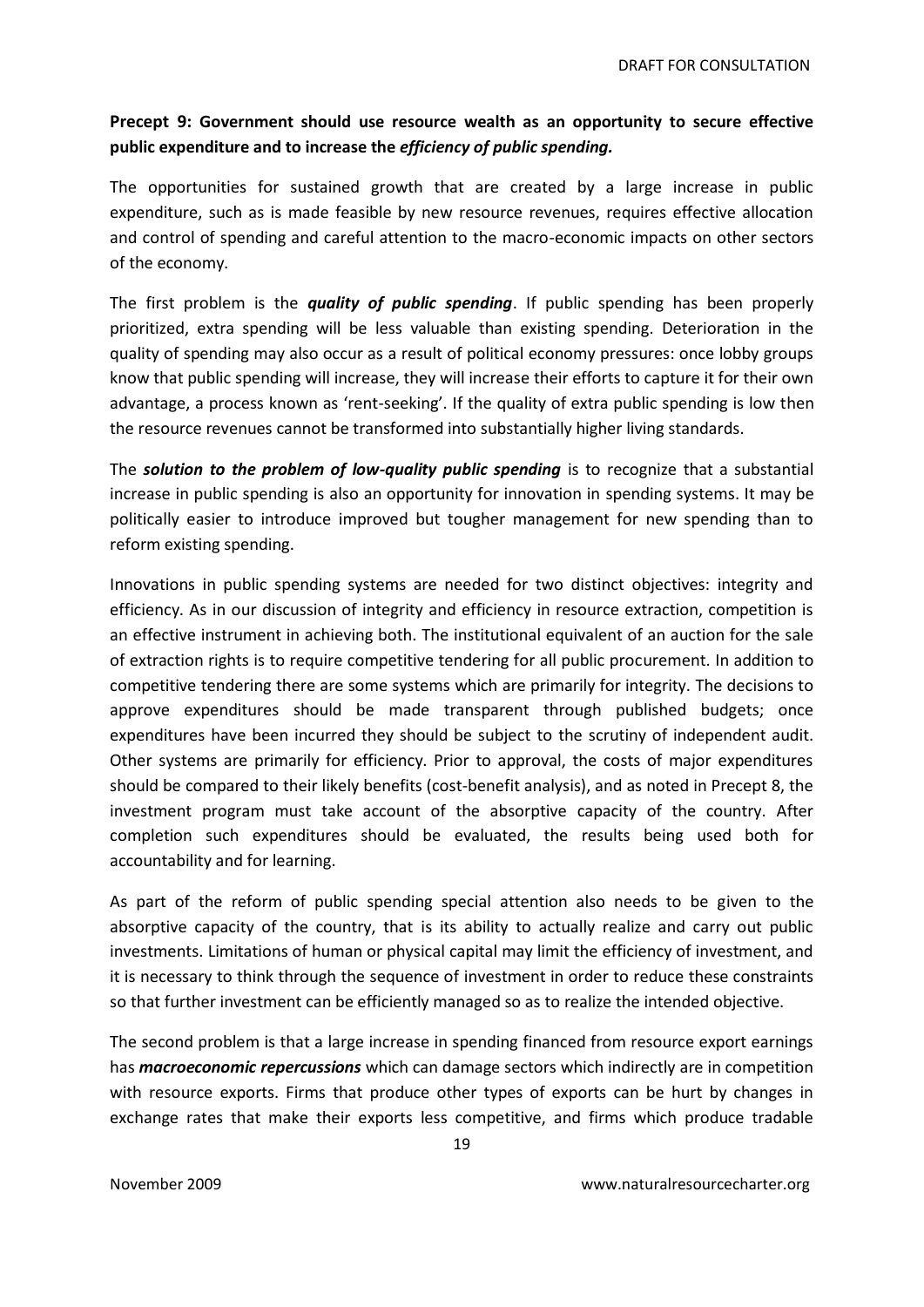goods for the domestic market, such as manufactures, can be hurt because labor and other costs may be bid up by demands from the resource sector. These effects are known as 'Dutch disease'.

The *solution to the problem of Dutch disease* is in part to offset the damage done to producers of other exports and import-substitutes by lowering their costs. The way to do this on a sustainable basis is not through subsidies but through targeting infrastructure spending towards their particular needs, such as power, water, roads and ports. Additionally, the problem of Dutch disease can be reduced by smoothing peaks and troughs of commodity price fluctuations, as discussed in Precept 8. However, even with such smoothing the economy will need to adjust to periodic external shocks and this has implications for the design of economic policies that superficially might appear unrelated to resource extraction. A key policy that appears to improve the ability of resource-rich economies to weather shocks is labor market flexibility. This implies that policies for social protection might need to be distinctive in such economies, with greater focus on direct help to households and assisted job mobility rather than through the protection of existing jobs.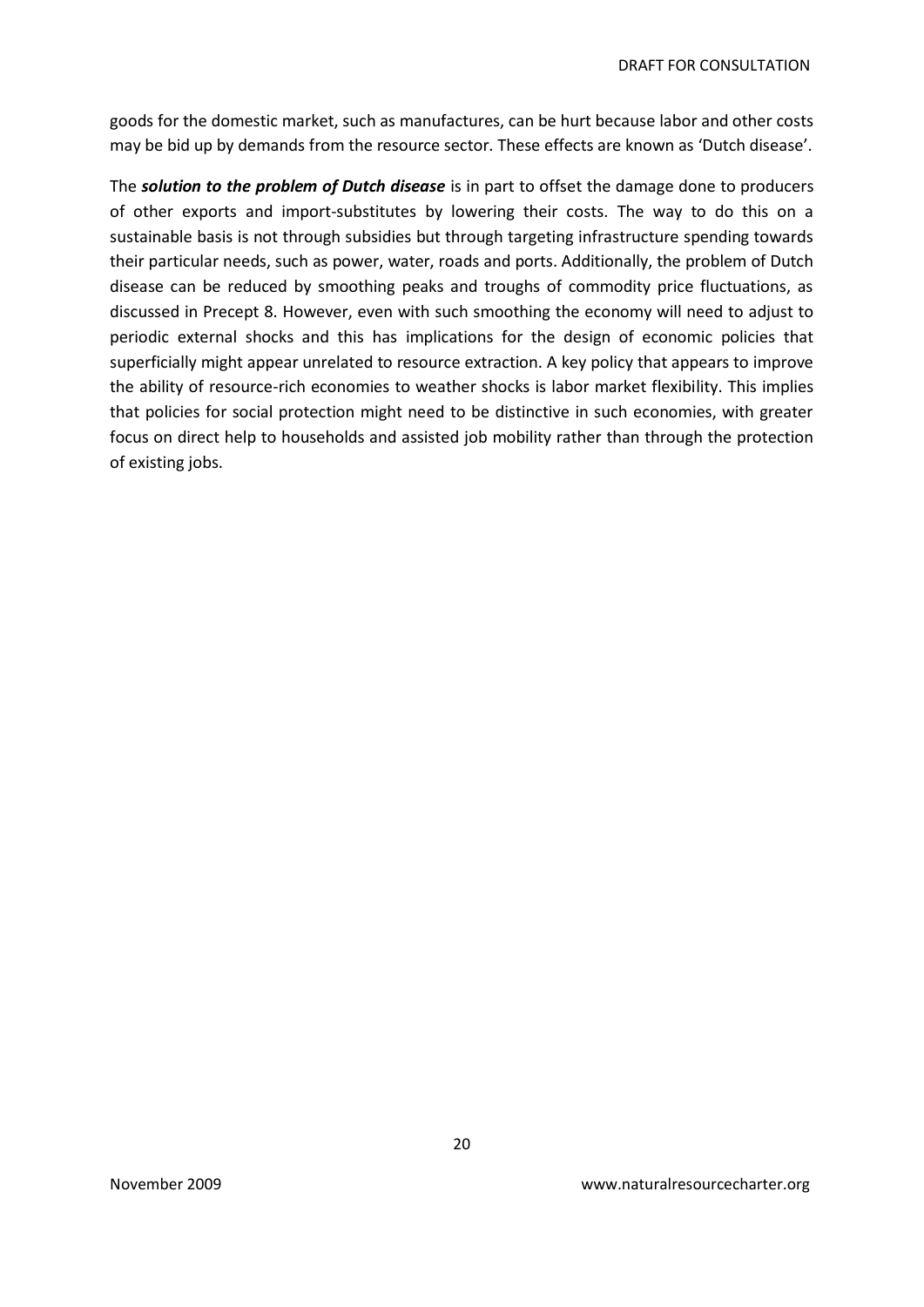### **Precept 10: Government policy should facilitate private sector investments in response to new opportunities and structural changes associated with resource wealth.**

Resource extraction can be harnessed to create employment and income in various sectors of the economy. Opportunities arise from the direct stimulus created by the resource sector, as well as from the availability of funds generated by resource revenues. This employment and income will be created largely by the private sector, but government has a role in ensuring that opportunities are taken up. It may be in resource related activity, in line with the view that the *resource sector should yield direct benefits and local value added* over and above tax and royalty payments. But countries will also want to ensure that non-resource sectors are enabled to grow.

*The primary role of government is to create the investment climate and public goods that are complementary to private investment.* First of all, this involves removal of obstacles to private investment. Since a resource boom brings about structural change in the economy it is particularly important that the business environment is supportive of new investments and flexible enough to allow redeployment of capital and labour across sectors of the economy. Potential bottlenecks – for example in the construction sector – can be identified and addressed. Openness to international trade helps to get around such bottlenecks.

Secondly, public investments can play a major role in raising the productivity of the economy and thereby stimulating private investment. In choosing public investments the government should prioritise those that are 'general purpose', such as health, education, and infrastructure which will benefit essentially all sectors of the economy and all regions.

Government may also choose to use incentives aimed at particular sectors or activities. Such policies carry risks, as witnessed by the numerous 'white elephants' left in many resource rich economies. If such policies are to be employed, then several design principles should be employed. The first principle is that *investments should be credibly expected to attain long-run commercial viability.* Investments that fail this test are likely to destroy rather than add value, and will be a continuing drain on public funds.

The case for government support for a new activity arises if there are 'market failures' which prevent firms from being able to undertake potentially high return investments. Many of these market failures can be removed by measures to improve the business environment, such as improving the financial sector, contract enforcement, and the system of regulation. Others are more deep-seated, and include spillover effects and coordination failures. The former arise when a firm creates benefits that accrue to other firms (such as training labour that then quits for another employer). The latter arises where inter-related private investments create a chicken and egg problem, with no private investor ready to make the first move.

Assessing the case for supporting particular sectors or investments requires careful analysis and diagnosis of the market failures that prevent the private sector from undertaking investments.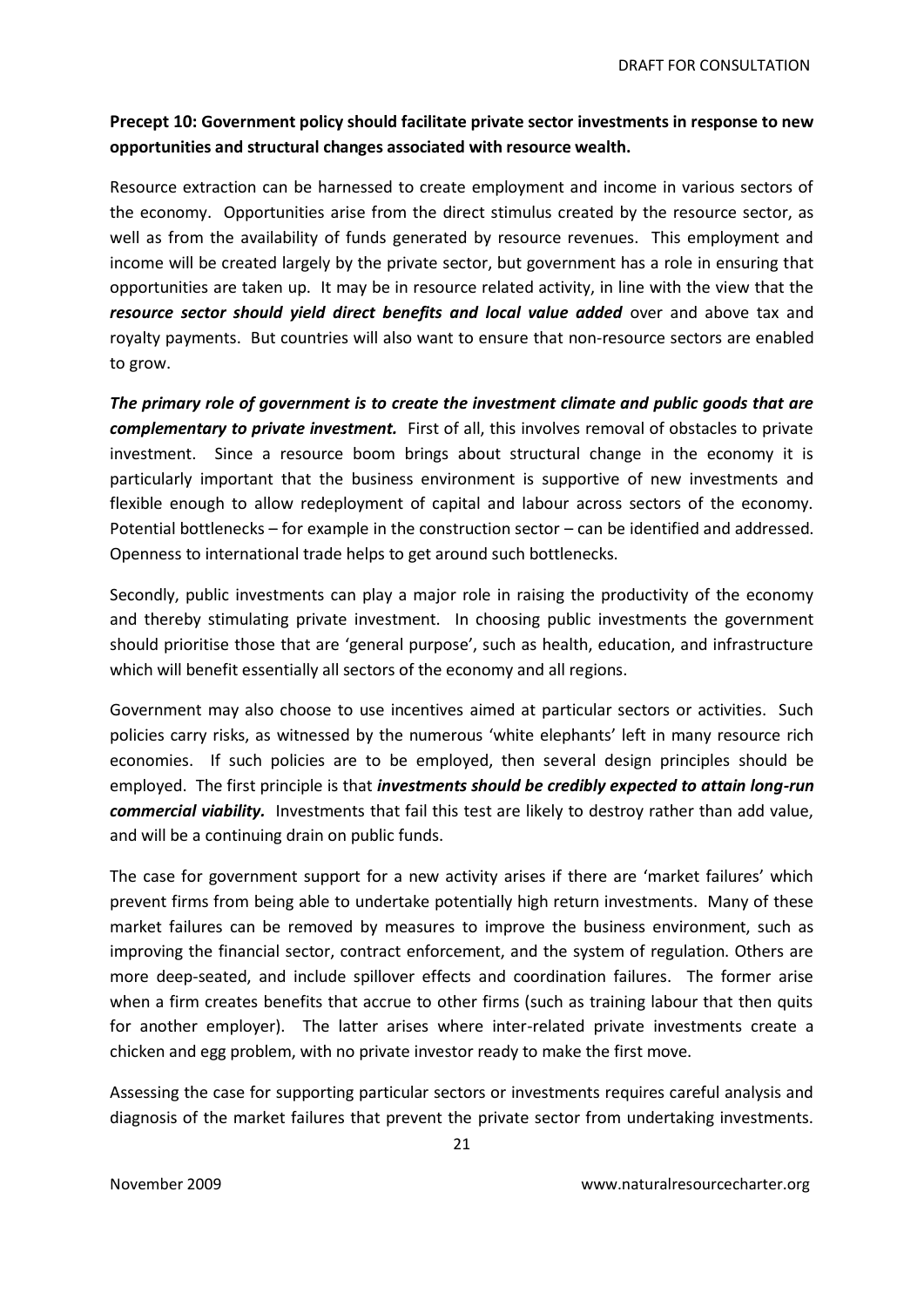When sector specific policies are employed several further principles should inform the design of any support package. The most important is that *support should be linked to success not failure.* Open-ended support packages should be avoided and support should involve credible criteria for termination in the case of continuing poor performance. Lobbying by interested parties is frequently an obstacle to this, so decisions should be taken at a high level and in consultation with a wide section of society, consumers and taxpayers as well as producer interests.

In selecting sectors for promotion there is a tension between building resource related sectors and diversifying the economy away from dependence on a narrow resource base. Choices here are country specific, but there are several guiding principles. The first is that if the resource is easily traded internationally (eg oil and high value minerals) then the best option is likely to be to export the resource and use the funds to invest in other sectors. It is only where the resource is less readily traded (eg gas, low value minerals) that the case for developing downstream sectors is strong. Choices should be based on assessment of countries' capabilities and long-term comparative advantage. Is the country likely to attain world level efficiency in the sector? Do regional markets provide a long run basis for commercial viability? This assessment is difficult – the essence of economic development is that countries develop new capabilities and grow into new activities. Careful study of the experience of comparator countries is one way to form a judgement. Another is to identify areas where the private sector – international as well as domestic – displays an interest in investing.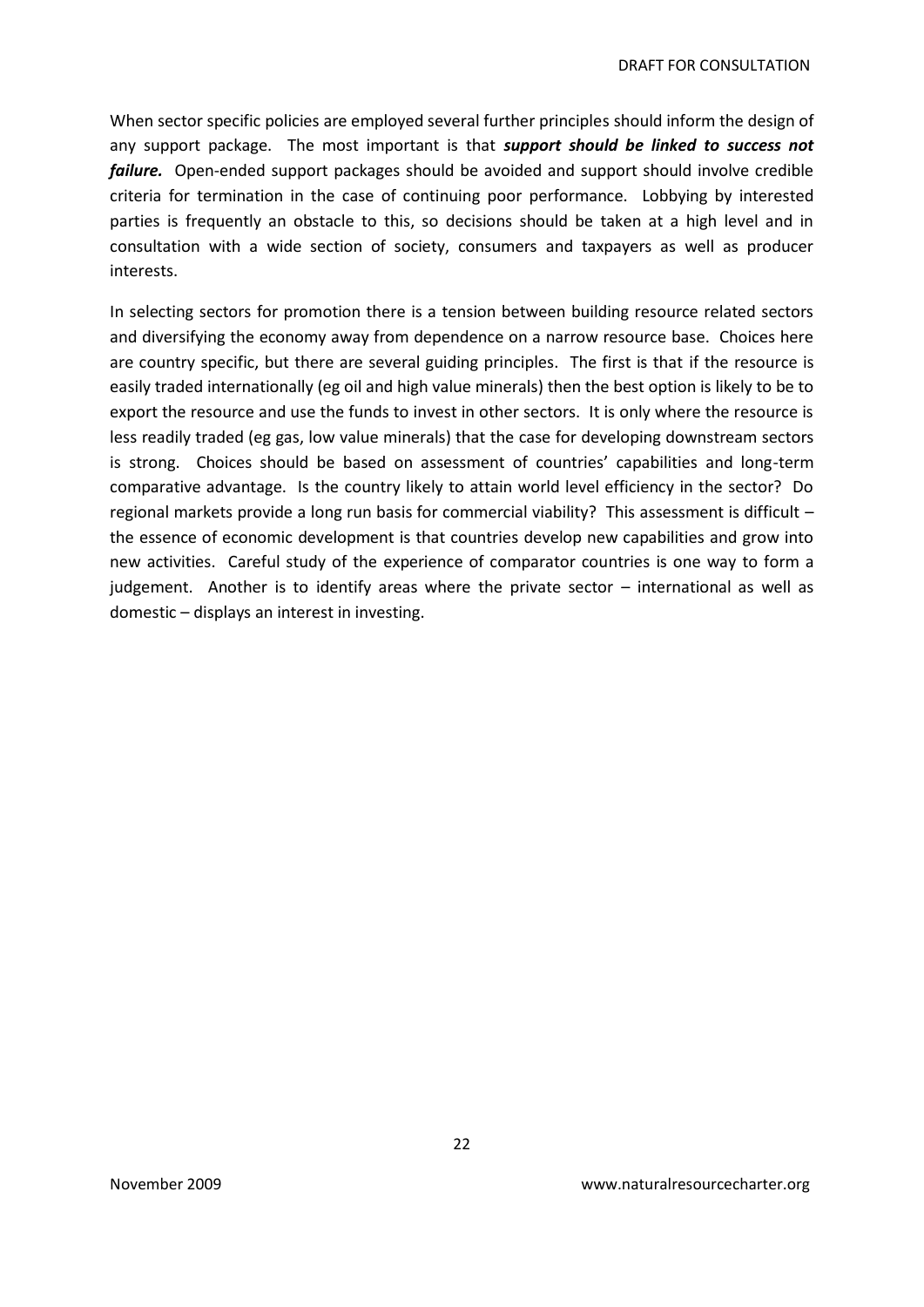## **Precept 11: The** *home governments* **of extractive companies and** *international capital centers* **should require and enforce best practice.**

Governments under whose jurisdiction the parent companies of resource extraction entities reside have often acted in ways that undermined the good governance of resource extraction. For example, some governments have used their diplomatic power to lobby for special deals for their own companies, undermining the integrity of both the fiscal system and the process by which extraction rights are awarded. This use of diplomatic power is in excess of the influence commonly employed in normal tax treaty negotiations and other trade negotiations. Where the governments of resource-rich countries have decided to use *transparent procedures* such as auctions to award extraction rights, companies and the governments in which the parent companies of extraction entities reside should not use their influence to circumvent or to otherwise compromise these procedures.

Similarly, *transparency of extraction revenue streams* is vital to effective public oversight. Therefore, home governments should require the parent companies and all related entities over which they have jurisdiction to report their payments to governments in a form that enables public oversight while being consistent with taxpayer confidentiality rules. They should support EITI, and meet EITI reporting standards themselves where relevant and material. To universalize disclosure and to level the playing field for extraction companies, they should support an *international accounting standard* for reporting such payments and for reporting production, costs and revenues country-by-country. The latter would make it easier for producing countries to administer resource taxes effectively.

The major financial centers can help to limit the *leakage of public resources* through illicit channels, which is a problem particularly prevalent in some resource rich countries. The supervisory authorities of international banks should bar banks from engaging in transactions that involve looted assets. Due diligence requirements for transactions which could reasonably be suspected of being the diversion of resource revenues from their proper uses should be as strict as those that apply to the laundering of drug money or financing of terrorist organizations.

A concerted policy shift along these lines, perhaps coordinated through the G-8/G-20, would have the greatest impact. Extractive companies say that the greatest constraint on disclosure comes from the governments in producing states. *Comprehensive home country regulation* or an international accounting standard would protect companies from retaliation or discrimination and level the international playing field for the industry. Effective limits on the flow of looted assets through the international banking system requires the cooperation of the major financial centers, which already coordinate on drug and terrorist financing through the Financial Action Task Force and the Basel committee on banking supervision.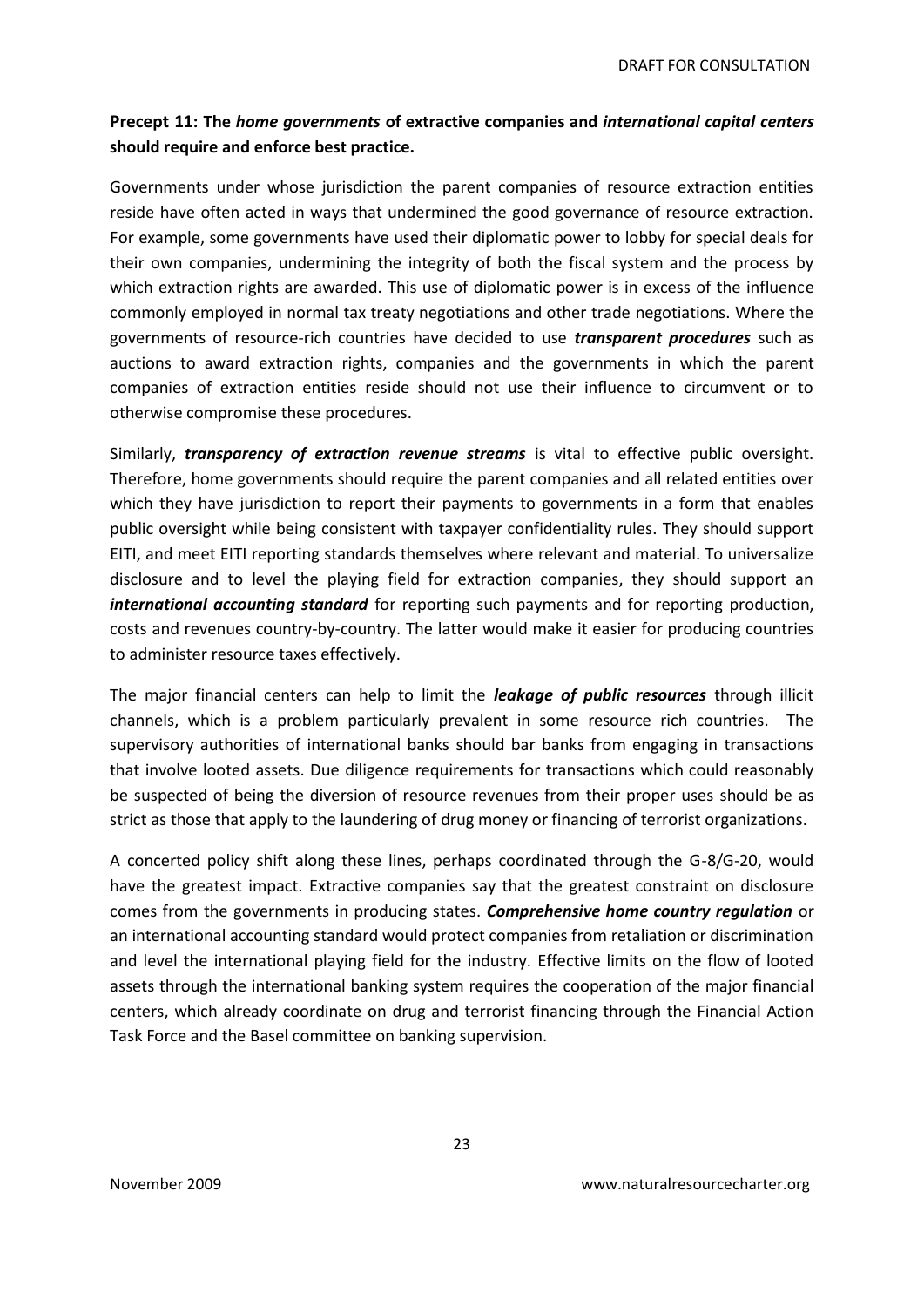#### **Precept 12:** *All extraction companies* **should follow** *best practice* **in contracting, operations and payments.**

Many extractive companies operating across borders recognize that a failure of the host government to deliver benefits from extraction to the people can have significant adverse effects on the company's profitability, security of investment and ability to continue to operate. *If grievances build up, there may be conflict, government demands for re-negotiation of terms of extraction or even out-right nationalization.* Missteps by the company itself with regard to social and environmental protections can lead to unrest in producing areas that interferes with production and puts employees at risk. Company reputation risk is also heightened under these circumstances. Given the large up-front investments required for many extractive projects, and the captive nature of the asset, the costs for a company of such developments can very high. The risks may particularly acute in so called "fragile states" where the ability of the government to negotiate effectively and to monitor or enforce laws may be weakest and the opportunities for companies to exploit those weaknesses are the greatest.

*A growing number of companies see it in their own interest to enhance their "social license to operate" and to take steps that go beyond the minimum legal requirements of their home or host governments.* Major oil and mining companies have embraced EITI and work proactively to promote it. A number of extractive companies unilaterally disclose details of the physical and financial operations country by country, and provide social services to the communities where they operate. Some companies voluntarily seek to procure products and services locally.

Perhaps the broadest effort is that of the International Council on Mining & Metals (ICMM), an organization of 17 of the largest mining and metal companies including Anglo American, Anglo Gold Ashanti, Mitsubishi, Newmont, Rio Tinto and Vale. ICMM has created a Sustainable Development Framework defining best practices covering the full range of mining activities, from the decision to extract, to local content, to revenue transparency and mine closure and clean up. According to the ICMM, the Sustainable Mining Framework was developed through a multistakeholder process and followes closely the recommendations of the World Bank's Extractive Industries Review chaired by Dr. Emil Salim.

The ICMM has undertaken a series of studies to identify policies and practices that can increase the economic benefits that accrue from mining at the local and national levels.<sup>5</sup> The ICMM recognizes that extractive companies are not passive actors but can influence governance and economic outcomes beyond the extractive process. "The poor socio-economic performance of

 $\overline{\phantom{a}}$ <sup>5</sup> See for example "Sustainable Development in the Mining and Minerals Sector: The Case for Partnership at Local, National and Global Levels" Kathryn McPhail, International Council of Mines and Minerals May 2008, and "Resource Endowment Toolkit. The Challenge of Mineral Wealth: using resource endowments to foster sustainable development." International Council on Mining & Metals with UNCTAD and the World Bank. September 2008. See also ICMM "Statements" elaborating requirements for specific issues, including transparency and dealing with indigenous peoples. www.icmm.com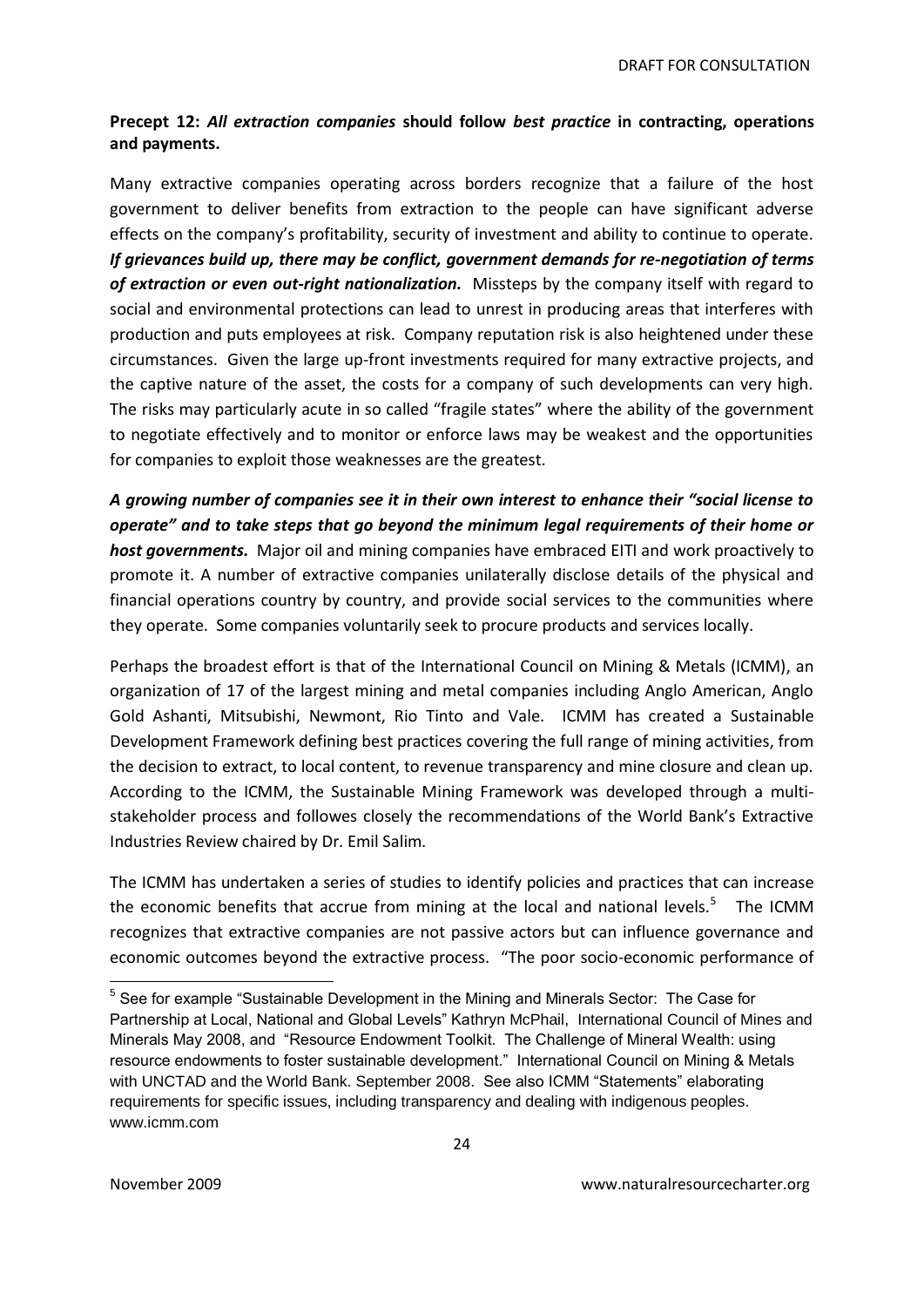many resource-rich countries gives reasons to believe that extractive industry activities can have a non-trivial (and sometimes negative) impact on governments' and communities' incentives. This is particularly the case if the size of this industry is large relative to the overall size of the national economy."<sup>6</sup> After wide-ranging consultations with stakeholder groups and a review of relevant international conventions, the ICMM has agreed a far-reaching set of binding principles for its members, which includes 17 of the largest mining and metals companies. These principles are broadly consistent with and supportive of the Charter. Unfortunately, nothing comparable has been done by the petroleum industry.

There is an evolving body of law and practice that suggests that corporate responsibility goes beyond a legal license to operate and maximizing profits. There are the beginnings of internationally accepted norms for broader corporate responsibility. Many OECD countries encourage corporate responsibility, variously defined. Danish law requires large companies to report on their CSR policies. The UK Companies Act requires boards of directors to "have regard" for "the impact of the company's operations on the community and the environment." The community of socially responsible investors is growing rapidly, with some very large funds like the Norwegian Pension Fund barring investment in companies that do not observe international codes and standards or follow industry best practice. There is no inherent conflict between best practice and maximizing profitability over time.

Extractive activities intersect with many UN and other international conventions, including for the protection of the environment, human rights, labor. The United Nations is developing a set of principles for business and human rights, in collaboration with the business community. The UN's definition of human rights includes economic rights and the "right to development." The conceptual framework presented by the Special Representative of the Secretary-General has been endorsed unanimously by the UN's Human Rights Council and by leading business organizations including the International Chamber of Commerce and the ICMM. Special Representative John Ruggie describes the responsibility to respect human rights as a nearuniversal norm that exists "independently of State duties and variations in national law."

Through the interaction of many formal and informal stakeholder processes, a body of international norms and industry best practice for the extractive industry is being built up. This includes the Extractive Industries Transparency Initiative, the transparency and environmental standards adopted by international financial institutions for their engagement in commercial extraction projects, guidelines for investors and extractive firms like the project risk assessment of the social license to operate developed by Critical Resource.<sup>8</sup> Industry organizations like the ICMM are developing industry guidelines for responsible extraction.

 6 ""Resource EndowmentToolkit… "" p. 24

 $7$  A/HRC/11/13, para. 48.

<sup>&</sup>lt;sup>8</sup> Critical Resource Strategy & Analysis Ltd. [www.c-resource.com](http://www.c-resource.com/)